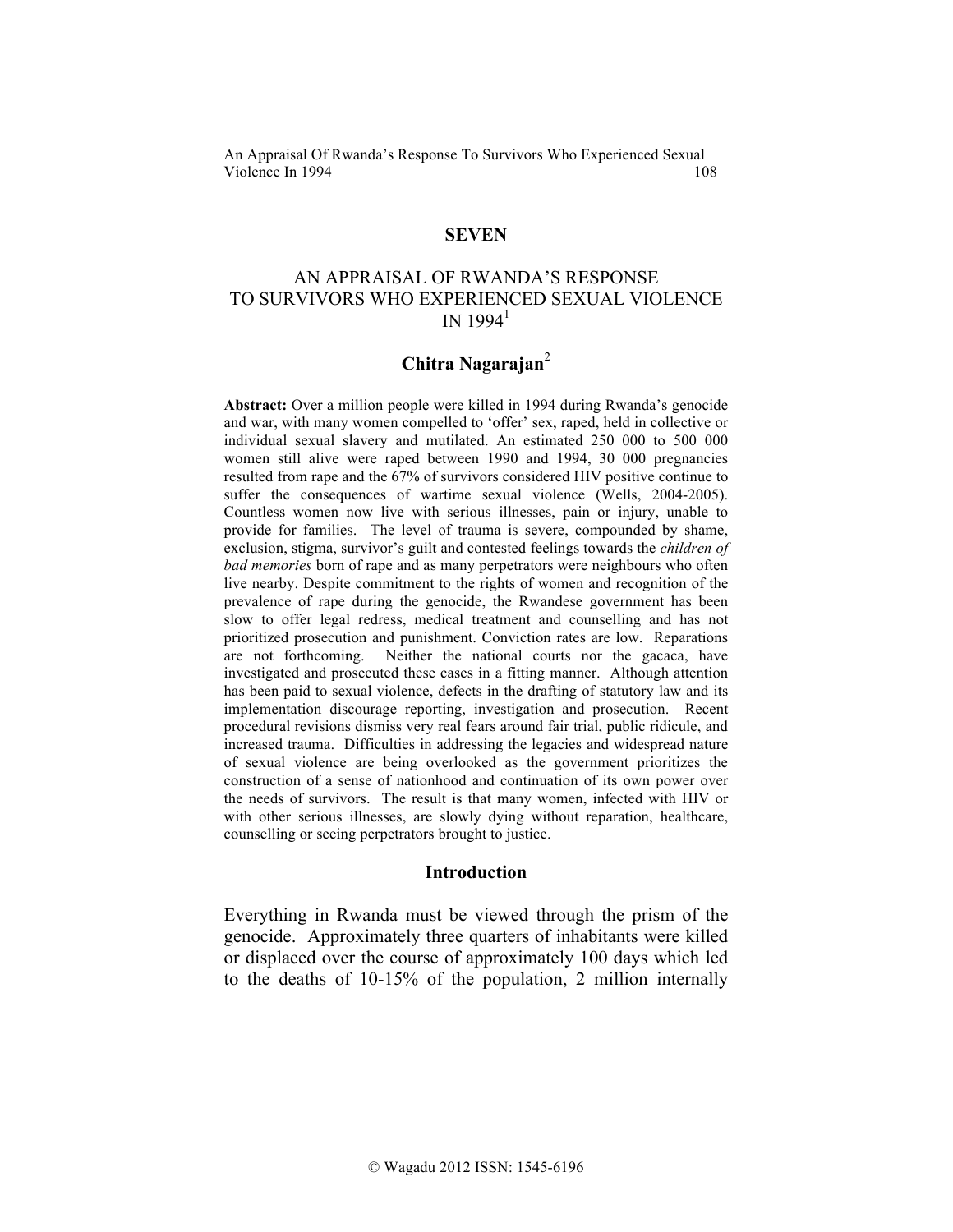displaced and 2 million refugees as a result of events (OAU, 2000). Drumbl (2000) describes Rwanda as a dualist post-genocidal society where oppressor and victim groups must find a way to coexist. The hills of Rwanda are full of suspicion, resentment and fear. Although the challenges the government faces are very real, the ruling Rwandese Patriotic Front (RPF) has instrumentalised the genocide and international community complicity, building on guilt felt by outside actors to strengthen their hold on power, thereby justifying the banning of opposition activity and curtailment of freedom of expression in the name of the fight against genocidal ideology. Although the rhetoric of *never again* is constantly used, survivors, mostly women who remained alive by being kept in individual or collective slavery, have seen little improvement in their lives. Survivors of RPF sexual violence are not recognised as the government refuses to acknowledge the scale of atrocities committed by its forces, claiming Rwandese Patriotic Army (RPA) soldiers committed only isolated instances of rape and other war crimes.<sup>3</sup> Delays in prosecuting génocidaires mean survivors are not seeing justice being done. Prosecutions and trials lead to re-victimisation and stigma. Further, lack of resources for addressing physical, mental health or financial needs leaves survivors to struggle with serious health issues and to support their families without vial healthcare and psychosocial support. This article argues the RPF marginalises survivors to the periphery of ownership of and decision making concerning the genocide and completely neglects victims of RPA abuses in particular. After providing a brief background to the genocide and civil war, the article considers the nature of gender roles and discusses the reality of Rwanda's repressive regime. The article subsequently considers life for survivors and critiques governmental decisions regarding prosecution and punishment of perpetrators of rape. The article concludes that although the government has done much to promote gender equality, the statistics hide a much darker truth when it comes to survivors of wartime sexual violence.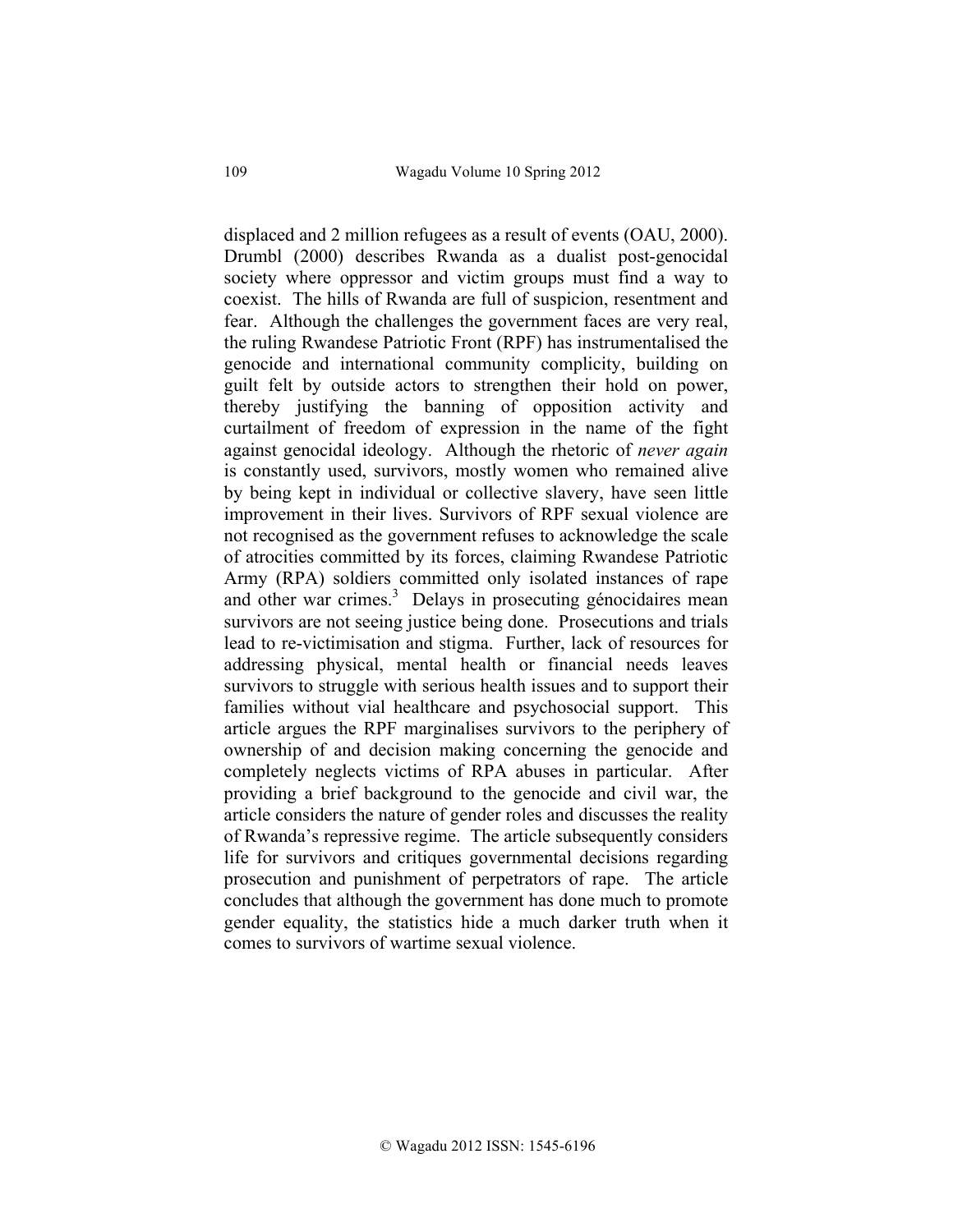### **Background**

The events of 1994 built on decades of tension between Hutu and Tutsi, categories heightened and given new meaning by German and Belgian colonisers. The first targeted killings of the Tutsi began in 1959 and continued intermittently for decades, causing millions to seek refuge elsewhere. History was manipulated, with memories of repression and supremacy lending credence to extermination rhetoric, especially when war broke out with the RPA headed by Paul Kagame, an army of refugees from Uganda who sought admittance into their homeland. Raising the spectre of return to a past of subjugation, extremist Hutu advocated the complete annihilation of Tutsi within Rwanda, arguing they were not to be trusted. By the time the genocide was halted by the RPA, only 200 000 of Rwanda's 1 million Tutsis remained alive. The actions of the RPA during this time are not totally above reproach: many cases of summary execution, civilian killing, disappearances, rapes and human rights violations have been reported. The accession to power of the RPF resulted in mass exodus of Hutu who feared the actions of the conquering army. Génocidaires used bases in the Democratic Republic of Congo to launch raids to continue massacring Tutsi and reclaim the county.<sup>4</sup> Millions in the diaspora returned home, replenishing the Tutsi population that had been killed.<sup>5</sup> Societal fault lines increased and multiplied, with animosity between Hutu and Tutsi and distrust between Tutsi refugees returning to the country and those present during the genocide. Returnees wonder what survivors had done to remain alive and survivors blame RPA invasion for lighting the genocidal spark.<sup>6</sup>

Fundamental and profound societal change is most evident in the altered status and role of women, traditionally characterised as virtuous wives, virginal daughters or loose women who controlled resources through links with men (Jefremovas, 1991). Women could vote but husbands' consent was needed to engage in commerce, register a business, buy land and go to court. Wife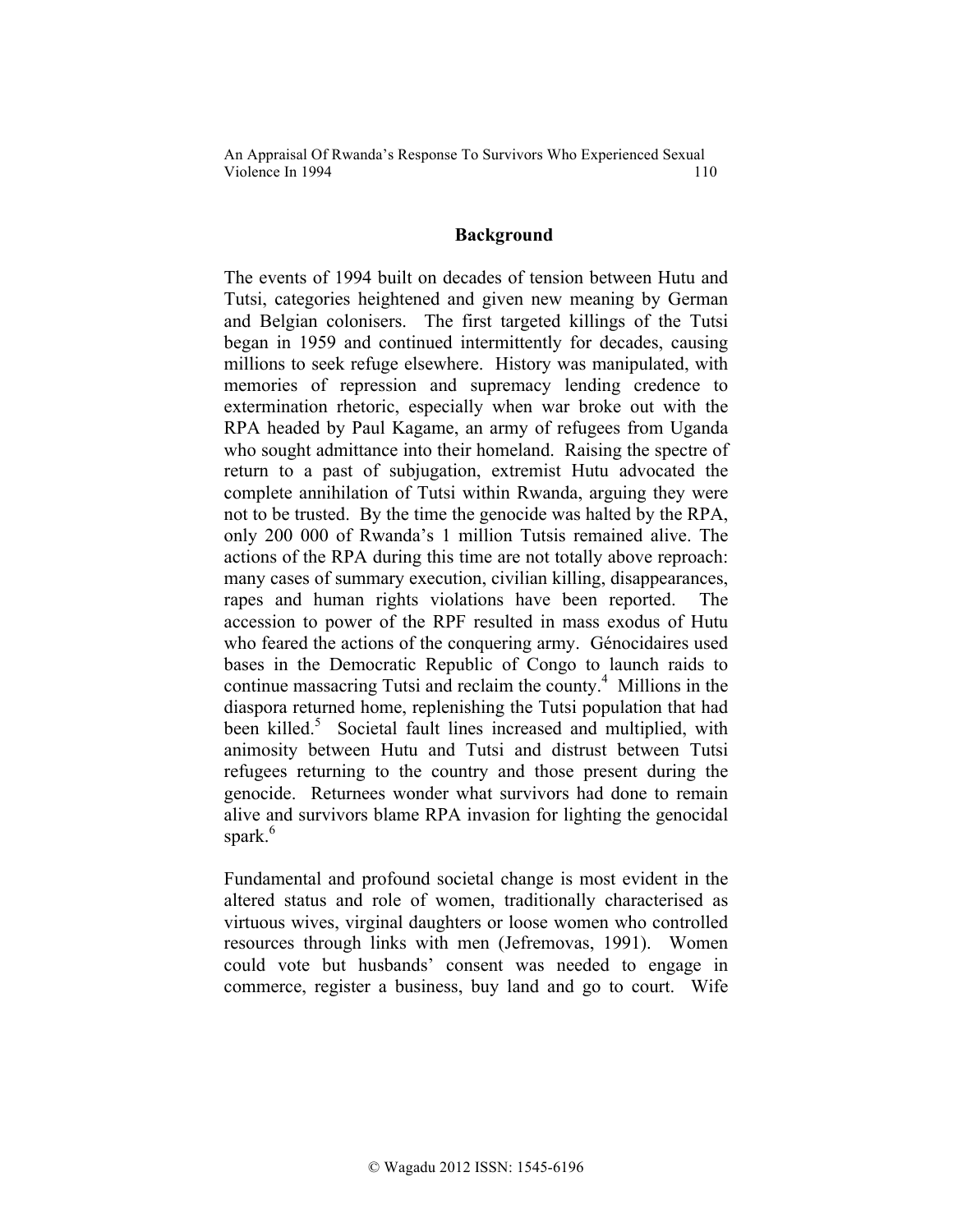beating was a sign of power and enhanced reputation. Widows were only permitted to use matrimonial property if sons could protect them, resulting in young widows driven from land. Apart from a prominent few, women were excluded from power. The myth of the Hutu nation was instrumental in constructing gender roles. Women were viewed as reproducers and Tutsi women characterised as unattainable untrustworthy temptresses who would give birth to the invenzi<sup>7</sup> of the future. Widespread sexual violence during the genocide, targeting women politicians and activists, represented a backlash against recent advances. The interahamwe<sup>8</sup> raped Tutsi and educated Hutu women, forcing them to bear babies of rapist identity (Twagiramariya & Turshen, 1998). Agathe Uwiringiyimana, the first female prime minister, was one of the first to be raped and killed, targeted as much because she was an articulate and outspoken woman, as because she was prominent in the opposition (Powley, 2004).

War and genocide had differential impact on men and women. After the genocide, widespread poverty, lack of clean water, destruction of the education system, HIV prevalence and inadequacy of medical services particularly affected women. The government estimated 70% of the population immediately after the genocide were women as men had either been killed or fled the country (Hamilton, 2000). Women's organisations took leading roles to remedy the lack of state services, filling a void left by governmental collapse. Their energy was due to the high numbers of women, the need to meet family and community demands and the return of female exiles bringing experiences and ideas. Due to women's advocacy and drawing on RPF tradition of women holding positions of power, the government has passed new legislation, adopted electoral rules leading to the highest percentage of women in parliament worldwide<sup>9</sup> and placed gender equality central to the Constitution.<sup>10</sup> The Ministry of Gender and Promotion of Women's Development (Migeprofe) established a representative in each prefecture and commune to place pressure on local authorities regarding women's concerns. Women's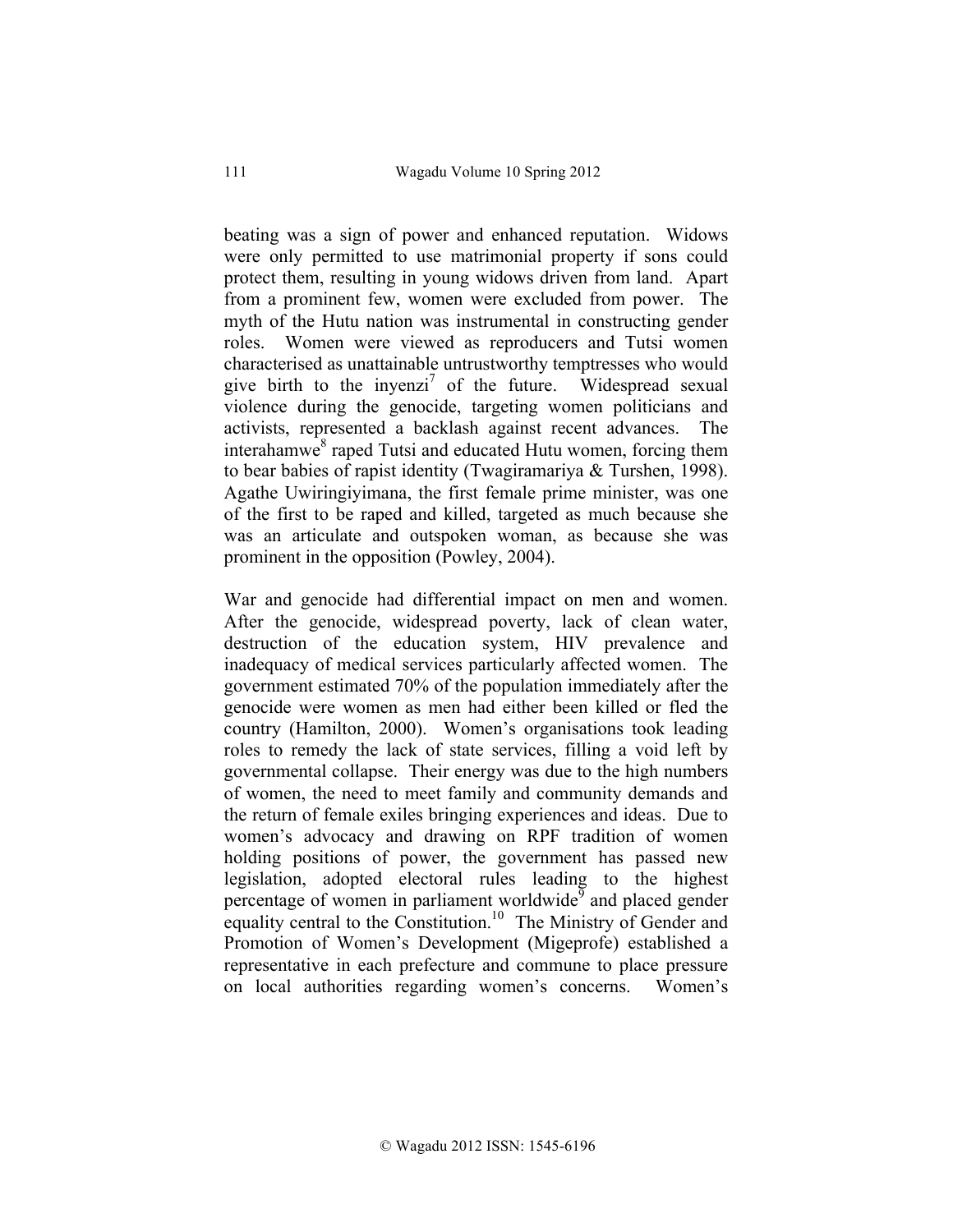committees, running parallel to local authority structures, allow increased participation at local levels. The government has pledged to remedy traditional exclusion and repression of women and worked closely with activists to pass laws reforming succession regimes to allow women to inherit land and property and legislation on gender-based violence. Activists are initiating legal change and closing the distance between law and reality, however change in attitude and culture is slow. Gendered social and cultural attitudes have great influence. Cultural barriers preventing women from expressing themselves in public remain powerful. Domestic violence is common, de facto polygamy is on the rise due to imbalanced numbers of women and men and the punishment for adultery is harsher for women than for men. Although 40% of judges in Rwanda are women, female share of real power beyond an urban elite remains small. There is continued preference for sending boys to school as well as the poverty that drives parents to arrange early marriage and girls to engage in transactional sex (Morel-Seytoux & Lalonde, 2002). However, there does seem to be general acceptance that culture regarding women needs to be transformed.

Nevertheless, legislative gains for gender equality and the collaboration between civil society, legislature and executive outlined above have to be seen in the context of the existence of limited and defined parameters for political debate.Rwanda has a history of obedience to authoritarian government. Although the terms *Hutu* and *Tutsi* are discouraged, division into ethnically charged categories of returnees, refugees, victims, survivors and perpetrators both obfuscates and centres ethnicity in political discourse. The Constitution pledges the country to fight genocidal ideology, provides propagation of any form of discrimination or division is punishable by law, and stipulates political organisations must reflect national unity and gender equality and cannot base themselves on any division. The Senate may lodge complaints against associations it deems promote divisionism and the High Court can issue warnings, suspend activities or dissolve the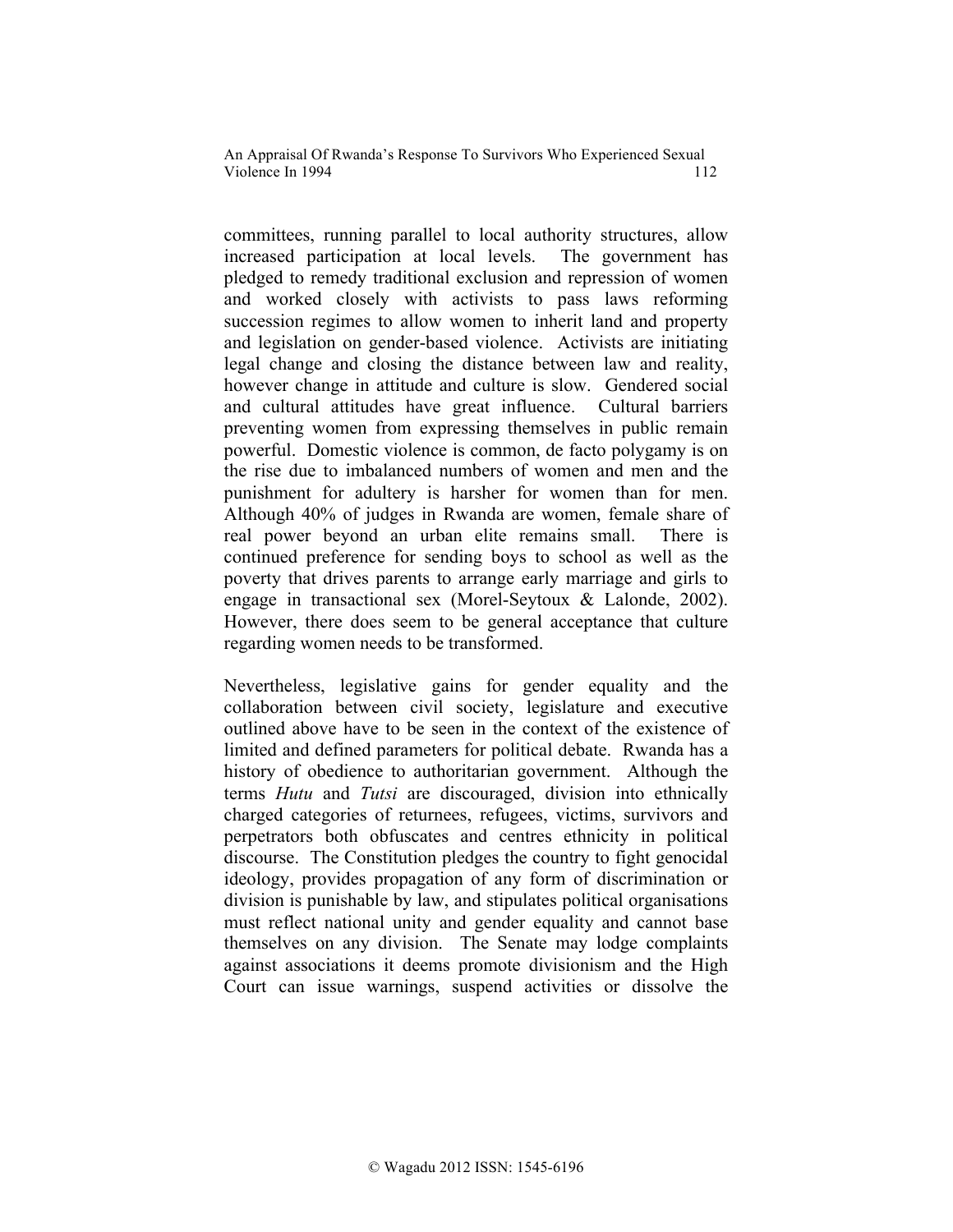organisation in question, whereby elected members lose parliamentary seats (Constitution, 2003). The *Mouvement Démocratique Républicain* (MDR) was banned prior to the 2003 elections for divisionism, resulting in the elections lacking real opposition. The Senate is appointed, not popularly elected, the Chamber of Deputies has a large percentage of seats reserved for women or youth representatives chosen through indirect election and a Forum of Parliamentarians monitors deputies and senators for divisionism. '*The parliament, thus, serves not as a forum for real debate but rather as a tool for legitimising government policies by giving them a veneer of popularity*' (Longman, 2006, p.148). Imposition of consensus based government, imprisonment for divisionism, accusation of genocidal involvement for Hutus and corruption for Tutsis, disappearance of oppositional politics and distribution of positions of responsibility in public and private sectors has intensified economic, military and political control by a very small group of people who grew up in Ugandan refugee camps and came to power with military victory. Reyntjens (2004) estimated that of the most important government office holders, 80% of were RPF and 70% were Tutsi, with over 80% of mayors and university staff and students being Tutsi. Moreover, Hutus in powerful positions are token figures to show diversity, with Tutsi secretary-generals of departments controlling real influence. Political liberalisation is contingent on changes in mindset to remove genocidal thinking. Students, demobilised soldiers and returnees from exile are required to spend time at ingando or solidarity camps where RPF ideology is disseminated and internalised (Mgbako, 2005). A significant proportion of the population has accepted distortion of history that decontextualises to deny pre-colonial Tutsi power, diminish Tutsi responsibility for colonial era repression and lessen population culpability for genocidal participation by blaming unworthy leaders.<sup>11</sup>

The repressive nature of the political environment impacts civil society activists. The executive has the ability to suspend associations. Activities are tolerated only if compatible with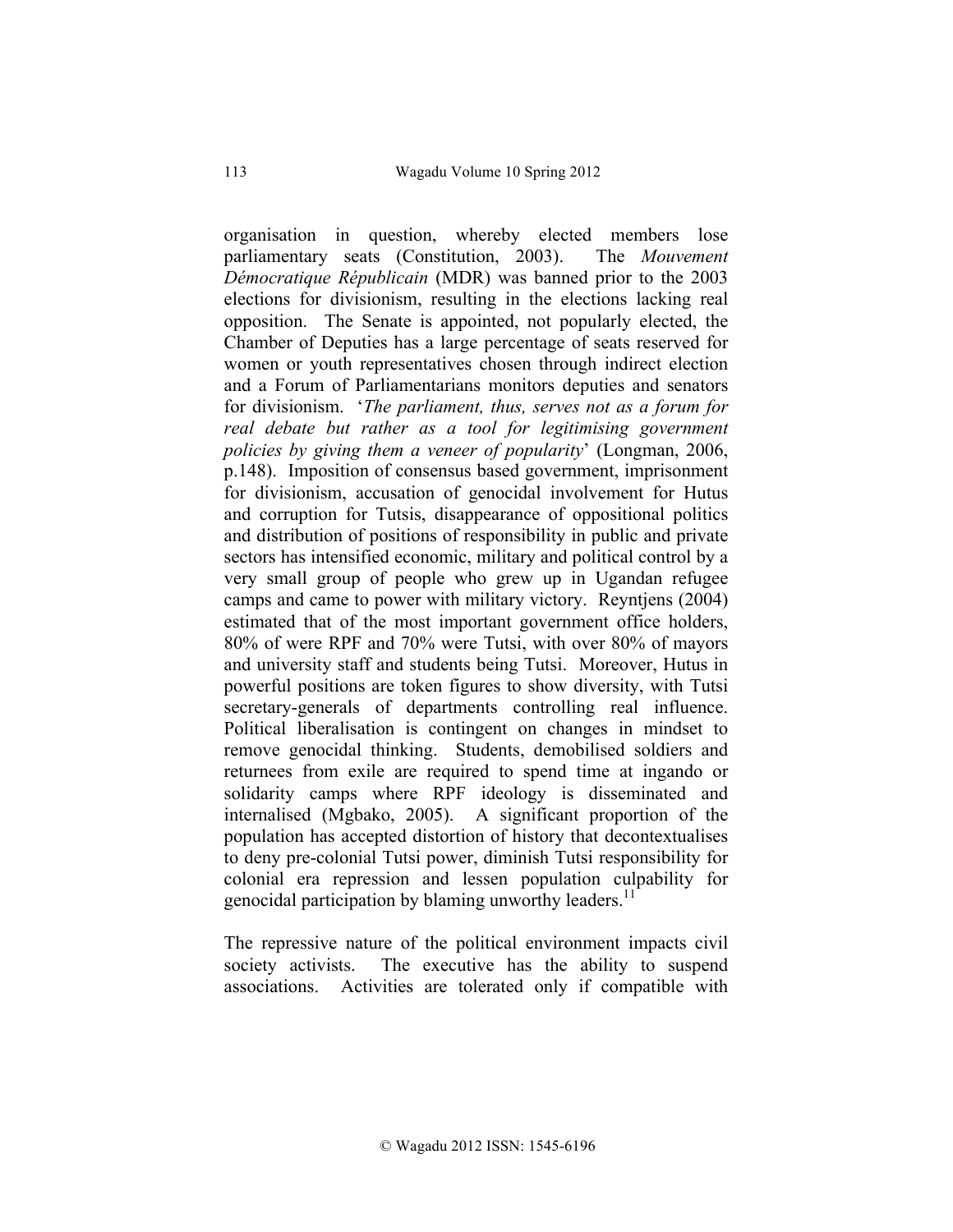government discourse. Difference of opinion or criticism has led to threats, deaths, injuries and disappearances. Organisations critical of the government are accused of being too political, harbouring genocidal ideas and threatened with dissolution (HRW, 2004). No other action is taken aside from close surveillance to avoid confrontation with international donors but the NGOs continue to operate in fear and engage in self-censorship to survive. Until 2000, survivors of genocide through the organisations Ibuka and Avega demanded improvement in their economic situation, urged institutional survivor representation and challenged the political manipulation of justice and utilisation of the genocide, opposing the display of skulls, bones and corpses at memorials. Ability to agitate for change was neutralised by increasing pressure, with physical attacks and assassinations leading many to flee into exile, to be replaced by leaders with a history of involvement in RPF politics.<sup>12</sup> Despite this treatment of survivors, the genocide is used to justify government actions. Emphasising the international community did nothing to prevent the genocide has led to donors and government giving strong support for the RPF out of a sense of guilt (BBC, 2004). Rwandan military action in the Democratic Republic of Congo is justified by the need to pursue and neutralise the threat presented by génocidaires present there with little explanation of why this necessitates resource exploitation.

# **Life for Rape Survivors in Rwanda**

'*We thought the survivors would be taken care of, that it would be the first task of the new government*' (Gourevitch, 1998, p. 233).

Rwandese society forces rape experiences into silence, blaming victims and ostracising them as the dishonoured property of male relatives. Incited by ethnic and gender stereotypes that Tutsi women were made for sexuality and beauty, sexual torture was the norm rather than the exception during the genocide with thousands raped, gang raped, raped with sharpened sticks, bottles and gun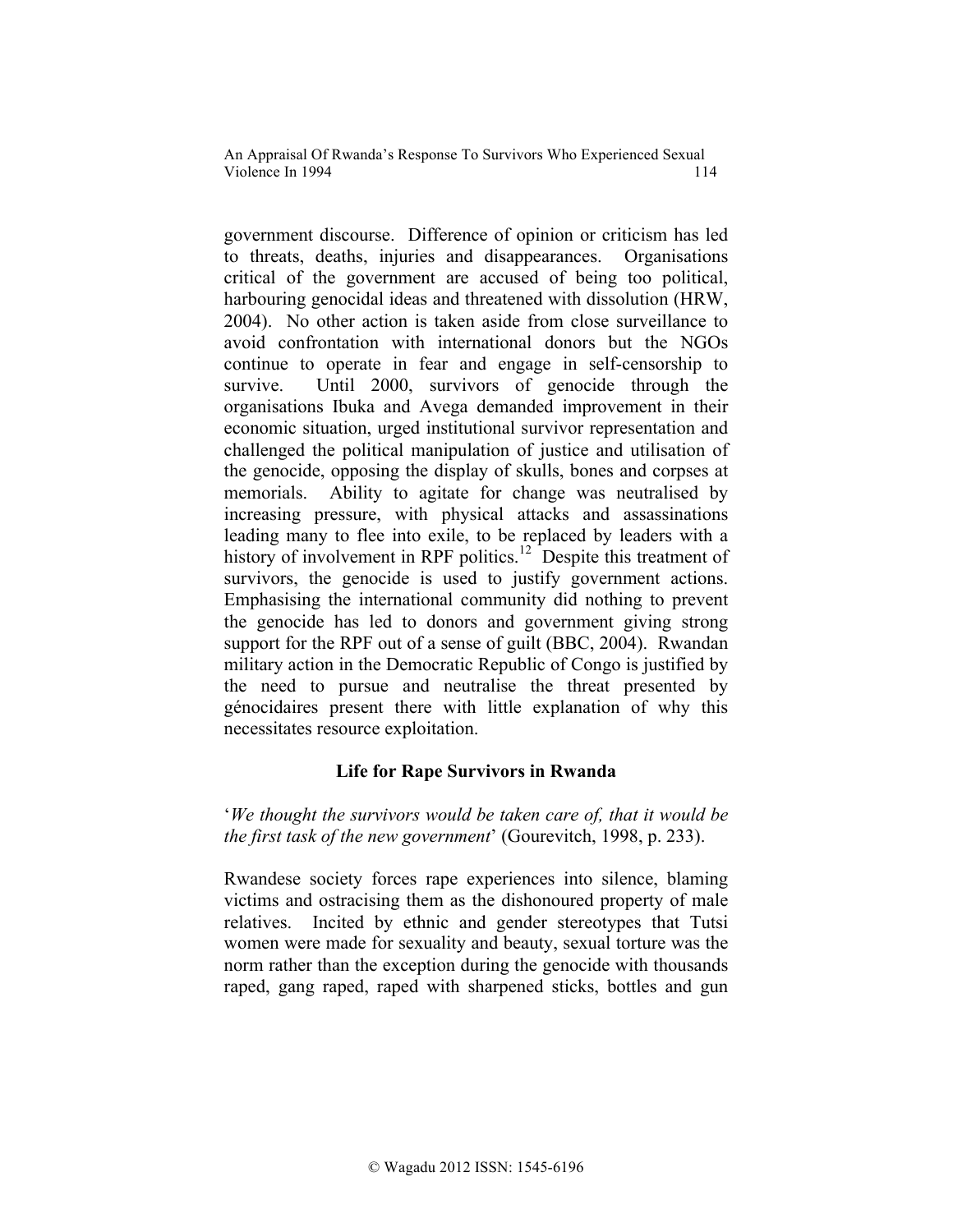barrels, held in collective or individual sexual slavery and sexually mutilated with machetes, knives, sticks, boiling water or acid. Although many were killed immediately, others were allowed to live to give birth to babies of the enemy or die protracted deaths. Abortion is prohibited in Rwanda, forcing resort to illegal abortion, infanticide, abandonment of babies or raising between 2,000 and 5,000 '*children of bad memories*,' or '*little interahamwe*' (Newbury & Baldwin, 2001). Numerous women live with HIV, serious injury or pain reducing capacity to work and provide for families and health treatment is inadequate. Survivor organisations consider the genocide to have continued long afterwards with women infected by HIV considered '*the living dead*.' The level of trauma is severe, compounded by shame, exclusion, survivor's guilt and the fact that many rapists were neighbours who still live nearby. Rape is equated with adultery and survivors are often perceived as collaborators who traded sexual favours for survival while families were murdered. With rape considered to render women unsuitable for marriage, many families hide the rape of daughters. In some cases survivors are despised: '*the neighbours make fun of us. It would be better if I moved to a place where no one knows me and where they aren't interested in me*' (African Rights, 2004, p. 5). Many women have left their homes hoping for anonymity. Severe stigma attached to rape means women do not organise on the basis of experiences of sexual violence. Although Avega works for members who were raped, it is officially an association of genocide widows, not rape survivors.

## **Gacaca**

The genocide was '*executed with the slash of machetes rather than the drop of crystals*' (Mamdani, 2001, p. 5) requiring effort, coordination and mass participation. The decision to prosecute all those accused of genocide required limitless time and resources. The most resourced and developed justice system would struggle to conduct trials for all suspects. Many legal professionals had been killed, participated in killing or left leaving only 5 judges and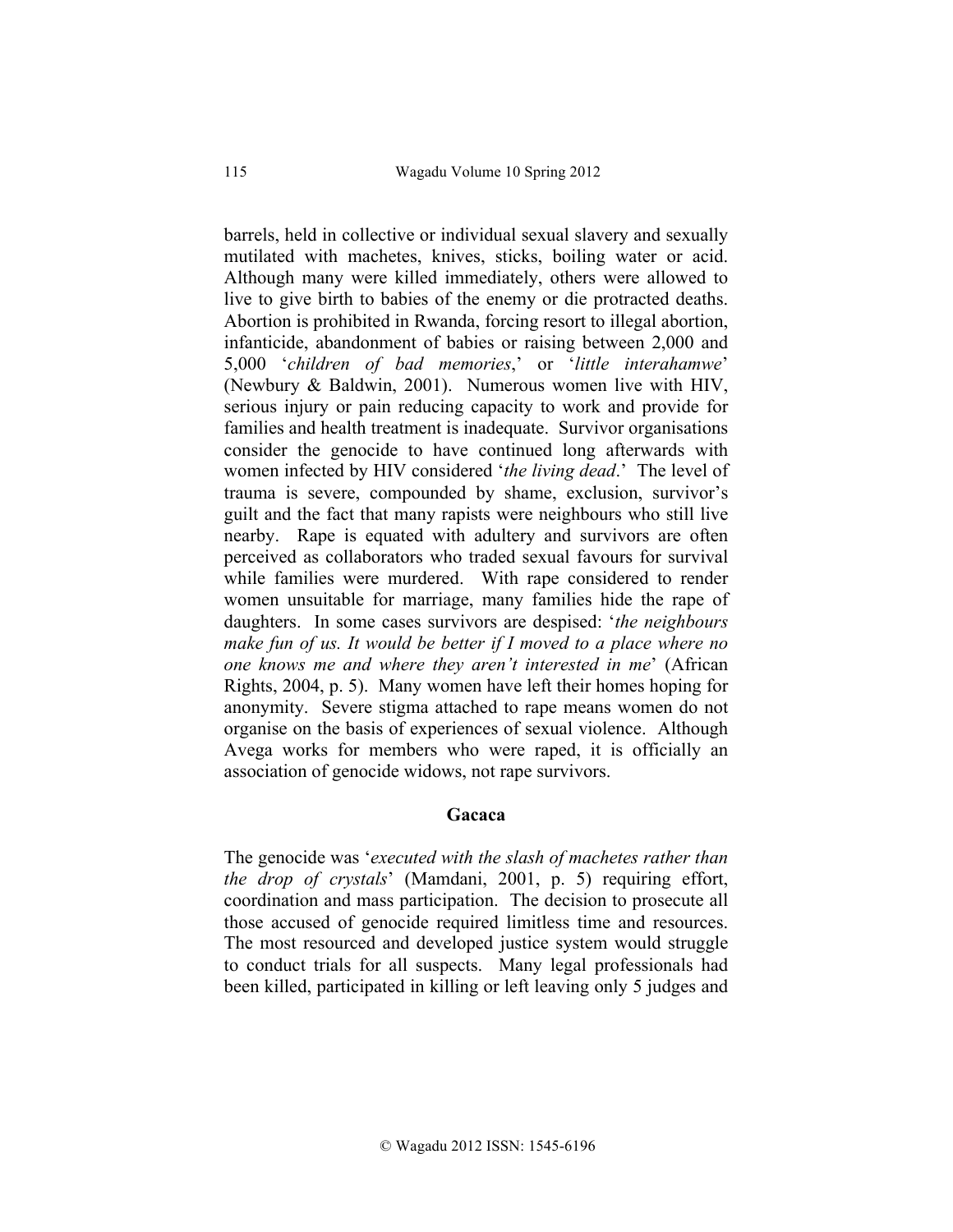50 practicing lawyers, most of who refused to defend accused génocidaires.<sup>13</sup> Even today, the justice system is inadequate: there are 125 lawyers and 141 trainee lawyers for a population of 9.9 million (Legal Aid Forum, 2008). The government turned to a local form of dispute resolution to make guilt/innocence determinations. Previously a mechanism whereby perpetrator and victim and their families would, facilitated by family or community elders, come to agreement about the best way to remedy harm caused by mostly property crimes, gacaca was revised, formalised and institutionalised to form gacaca jurisdictions.14 Clark (2007, p. 58) emphasises '*the spirit of gacaca enshrines local actors as the most crucial participants in the search for internal solutions to internal problems*,' with the entire community debating the root causes of conflict while punishing perpetrators. Enacted to deal with crimes of genocide and crimes against humanity, $15$  the 2004 Gacaca Law sets three categories of genocide crimes: category one covers planners, organisers and instigators of the genocide as well as zealous murderers and rapists; category two crimes include murder and injury with intention to kill; and category three deals with property offences.<sup>16</sup> Gacaca was originally mandated to deal solely with category two and three crimes however the 2008 law extends the scope to category one crimes (Organic Law No 27/2008 of 02/06/2008). The negative repercussions of this change for survivors are discussed below. Activists, acknowledging the lack of credible alternatives, endorsed the proposal as original and innovative despite fair trial concerns, and engaged in training, advocacy and sensitization to promote and entrench rights. Gacaca, with its reliance on the traditional family structure, epitomised exclusion of women from judicial process. Given differential impact of the gacaca process on women and the large numbers of female survivors, the need to integrate voices and experiences of women into the gacaca and therefore into national and community narratives was pressing. In addition to counselling and sensitization to help survivors understand and emotionally deal with gacaca, organisations have increased female representation as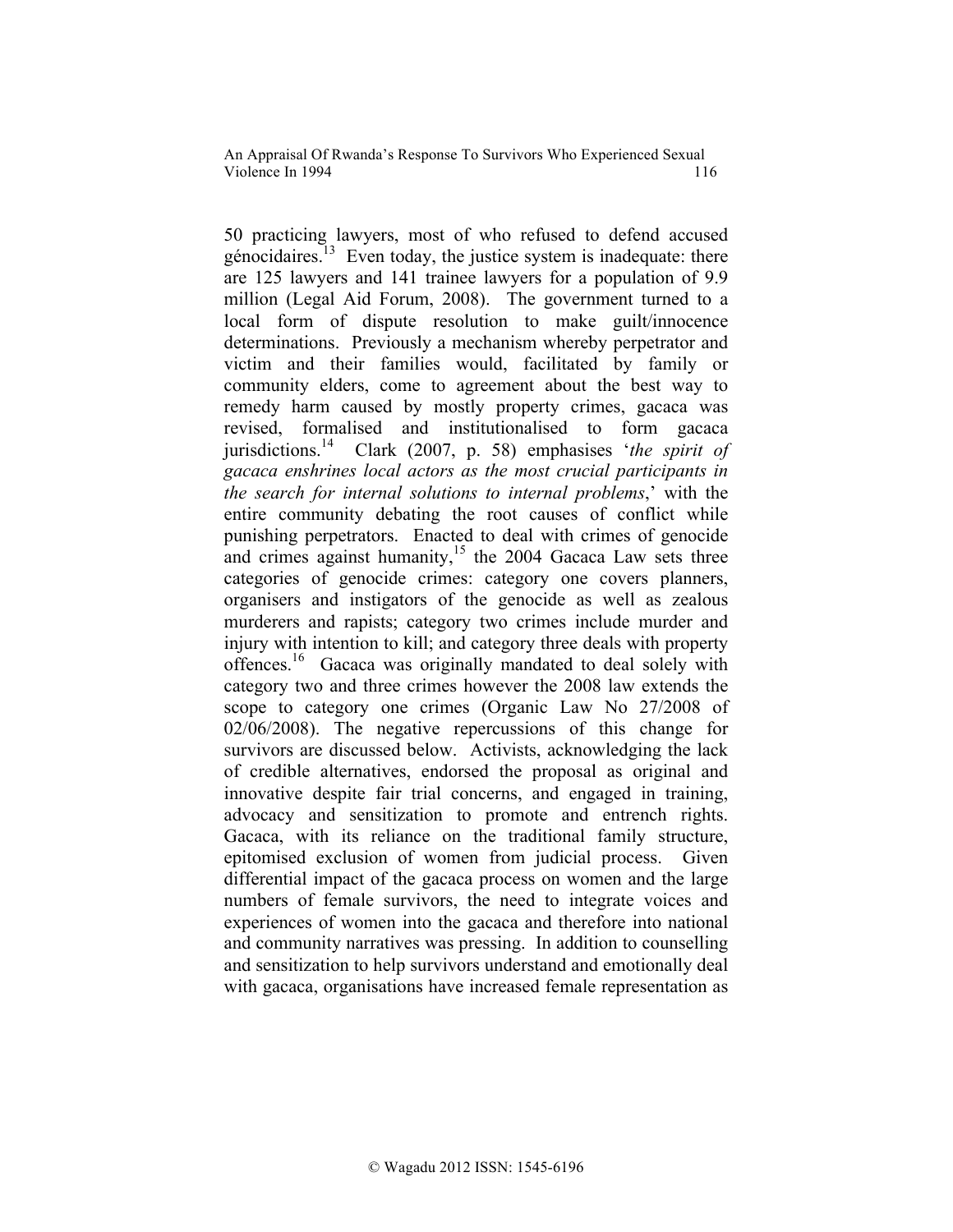gacaca judges and ensured rape is treated as one of the most serious crimes.

However, gacaca has failed to fulfil its initial promise due to the number of amendments to gacaca law, failure to take account of RPF war crimes, increasing corruption, high incidence of manipulation and intervention by local politicians and governmental failure to rein in the process. Lack of jurisdiction over RPA war crimes has led to disillusionment and reports of boycotts. These survivors of sexual violence do not even have the crimes perpetrated against them recognised and acknowledged as such. Further, 82% of survivors say they feel threatened during the process with insecurity voiced particularly by female survivors (NURC, 2008). Indeed there have been reports of survivors threatened and murdered.

## **Investigation and Prosecution of Rape**

NGOs and female parliamentarians urged rape during the genocide be treated and punished strictly. Rape was changed from a category four crime akin to theft, to a category one crime on par with planning and instigating the genocide. This legal shift recognised rape and sexual slavery constitute a form of torture and is often accompanied by persisting acute physical and psychological trauma leading to dreadful, protracted deaths. Such a classification with its attending capital punishment sentence<sup>17</sup> has considerable impact on the perception of rape as a spoil of war. However, it can be argued severity of punishment is less important for survivors than to see their rapist pronounced guilty and held accountable. Classification as a category one crime does not make the latter likely as the severity of the punishment makes it less probable men will confess and, due to community pressure and the lengthy process, few women will come forward to testify (PRI, 2002). Moreover, although the law pay serious attention to sexual violence, defects in law and implementation discourage investigation and prosecution. Inadequacy of systematic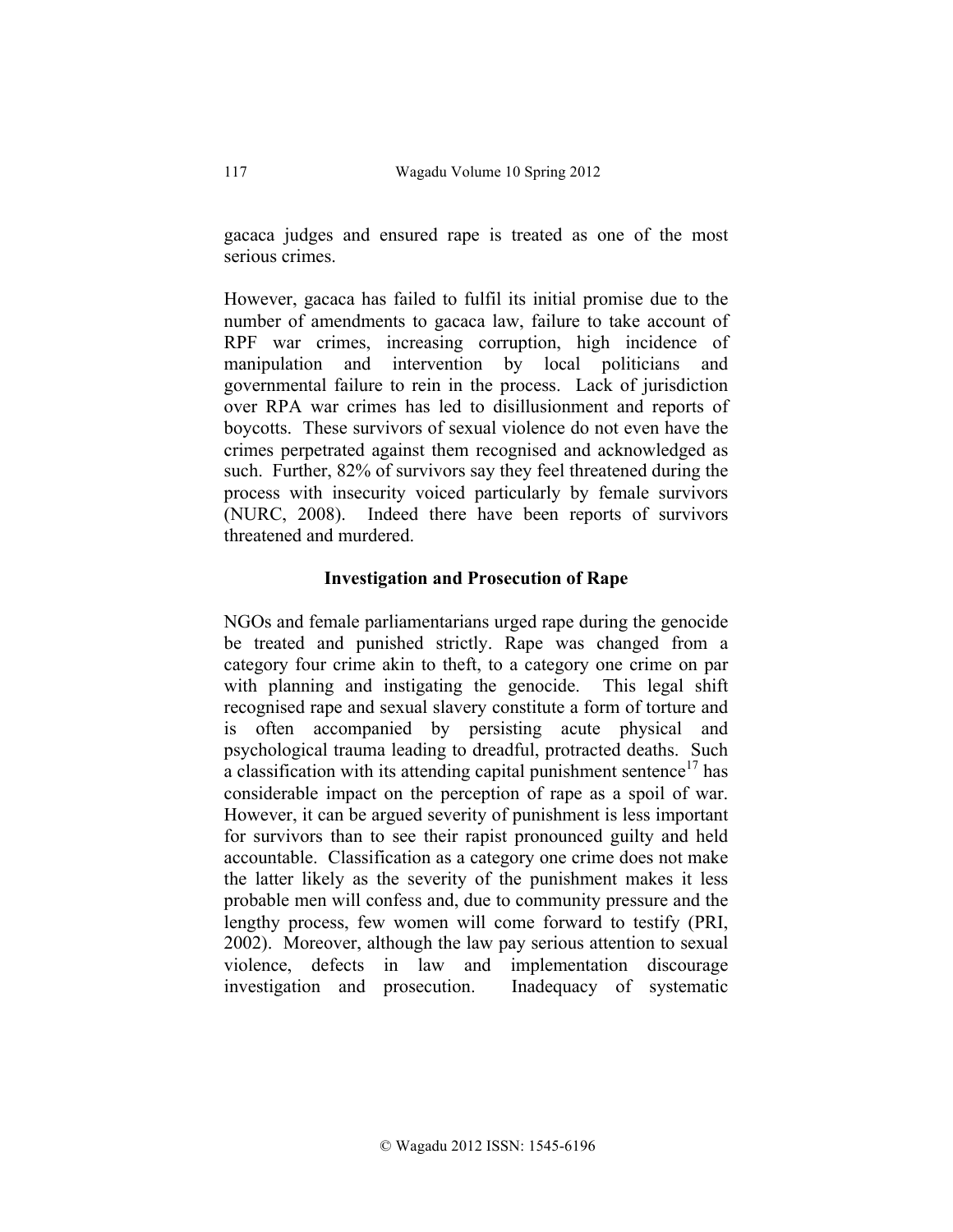investigation, lack of knowledge that rape is a prosecutable crime, scarcity of female investigators and judges, little faith in the justice system and fear of retaliation have led to low levels of rape reporting (Burnett, 2004- 2005).

Category one crimes, including rape, were heard in the national courts prior to 2008. Rapes were investigated at gacaca and then cases transferred to national courts under the  $2004$  gacaca law.<sup>18</sup> In theory this provision protected women from exposure during gacaca. However, the two tiered system combined the inadequacies of both for survivors: problems of accessing national courts and fear of experiences considered shameful becoming community knowledge. Although the law gives rape victims the opportunity to give testimony to the gacaca judge of their choice in camera, many women did not know of this option and viewed the process as a public one that exposes them to stigma and public ridicule. Moreover, requests to testify in camera give rise to assumptions of having been raped. In 2002, 60% of survivors predicted women would testify less than men and they all believed families would prevent young girls from testifying about sexual violence (Wells, 2004-2005). In some cases, confessions at gacaca have identified victims of sexual violence who then suffer from ignominy.

Despite provision made for women to testify in special courtrooms to maintain privacy, many women find the experience traumatic and fear community members will find out about their testimony (Amnesty, 2004). Although Rwandese courts use the French system under which victims can become parties to a criminal trial and have legal representation to protect them, problems of lack of sensitivity among judges during cross-examination persist and can cause retraumatisation, especially as services to deal with social and psychological trauma are insufficient. Furthermore, few cases have been tried which included charges of sexual violence. Haguruka in 2004 estimated significantly less than 100 women have seen rape cases through the courts and of 20 defendants found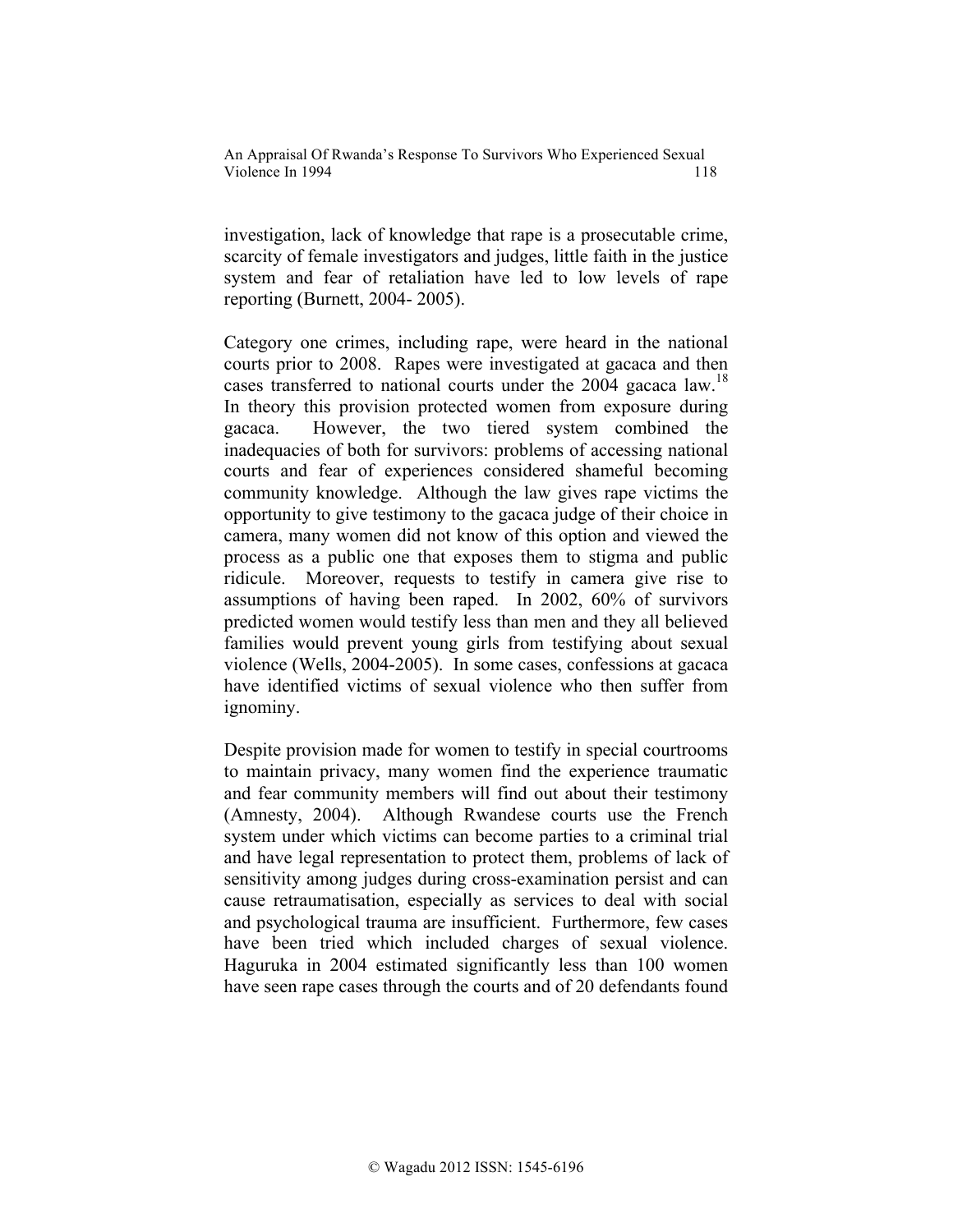guilty, most had been sentenced to death but appealed their sentences (Mutamba & Izabiliza, 2005). Not only does this failure to hear cases violate the rights of detainees, some of whom had been in prison without trial for over a decade, but it also delays judicial resolution for victims. Combination of the above factors leaves victims believing investigation and prosecution have failed them.

In order to speed up the rate of trials and turn the page on prosecutions, the government passed a new gacaca law in 2008 that widens the scope of gacaca to judge category one crimes, including rape. By the time NGOs knew about the legislation, it had already been adopted. All activists interviewed expressed surprise at speed of passage and lack of consultation. Only the two survivor organisations, Ibuka and Avega, were consulted but their comments were not incorporated. The National Service of the Gacaca Courts (SNJG) claims it carried out consultations in rural areas with representatives of survivor organisations to find survivors' views, argues opinions were very positive as survivors wished to see justice being done and dismissed women's organisations as engaged in general rights work and therefore not concerned. Nevertheless, activists when interviewed indicated the level of consultation was not satisfactory and stressed this amendment should have taken longer owing to the sensitive nature of changes proposed, most specifically the stigma and trauma likely to be caused to victims. As criticism has intensified, the government has become increasingly unreceptive with law, policy and implementation not open for discussion. Lack of consultation around the 2008 gacaca law underscores the reality that the government includes organisations in decision making only when it suits its purposes. Most organisations interviewed express reservations about the amendment. The Coalition Against Violence Against Women is lobbying for rape cases to be heard at the Supreme Court. Organisations that recommended cases be judged in national courts or at the International Criminal Tribunal for Rwanda are now focusing on implementation and monitoring,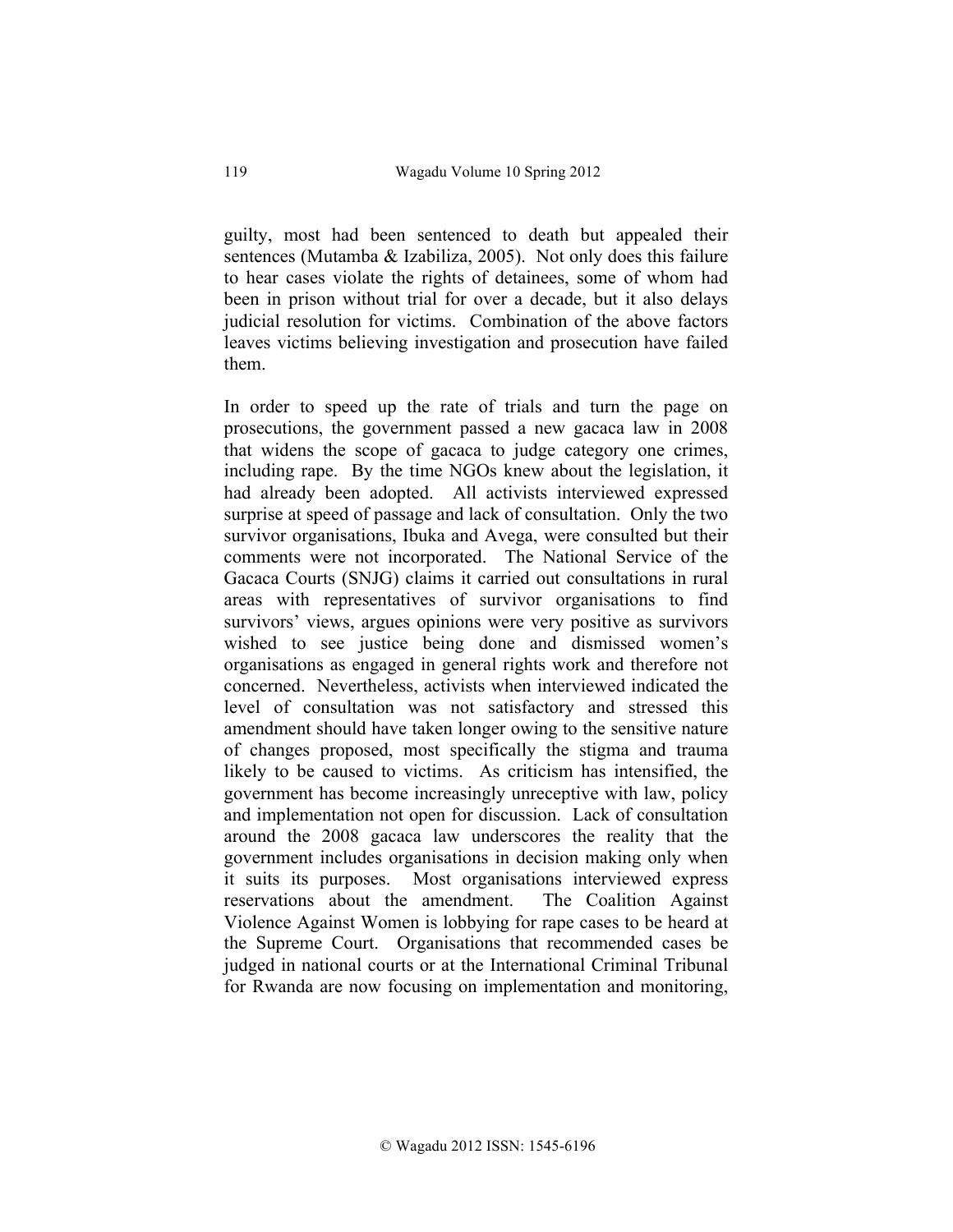sensitizing victims and the general population and hoping to correct any defects.

Human Rights Watch sees only two possible reasons for the amendment: either the prosecutor's office has deliberately delayed prosecution of rape until all other crimes have been judged or accusations are motivated by enhanced possibility of obtaining conviction where other charges are unable to be successfully proved, especially as in camera gacaca proceedings will also exclude trial observers and monitors.<sup>19</sup> Permission to monitor these sessions has been refused. Lack of trial observation as well as the unavailability of physical evidence<sup>20</sup> raises the spectre of thousands of trials taking place in gacaca in front of untrained judges making determinations on the basis of the testimony of the victim, who may have suffered greatly from sexual harm but be unable to provide evidence that it was the accused who is responsible. Judges will have to decide by weighing victim testimony against that of the accused. The SNJG dismisses concerns, asserting rape survivors can ask for certain judges not to hear their cases, people already know the identity of those who were raped, proceedings will be held in camera with punishment of up to 3 years imprisonment for those who reveal testimony and rape no longer has the same stigma due to rise in premarital sexual relations. However most activists interviewed declare having rape tried at gacaca will lead to problems. Even in closed sessions, three gacaca judges, SNJG officials, members of the prosecution team and trauma counsellors will be present and, whereas judges in criminal courts are believed to be better able to understand the delicacy inherent in cases of sexual violence and give equitable judgements and keep confidentiality, gacaca judges are viewed as less likely to keep the content of in camera sessions private. Victims will have to face those they accuse of raping them with lay judges controlling the proceedings. Avega has underlined to the government the importance of finding judges with integrity and discretion to hear these cases and train them on the need to keep the content of proceedings secret. Even if details are unknown,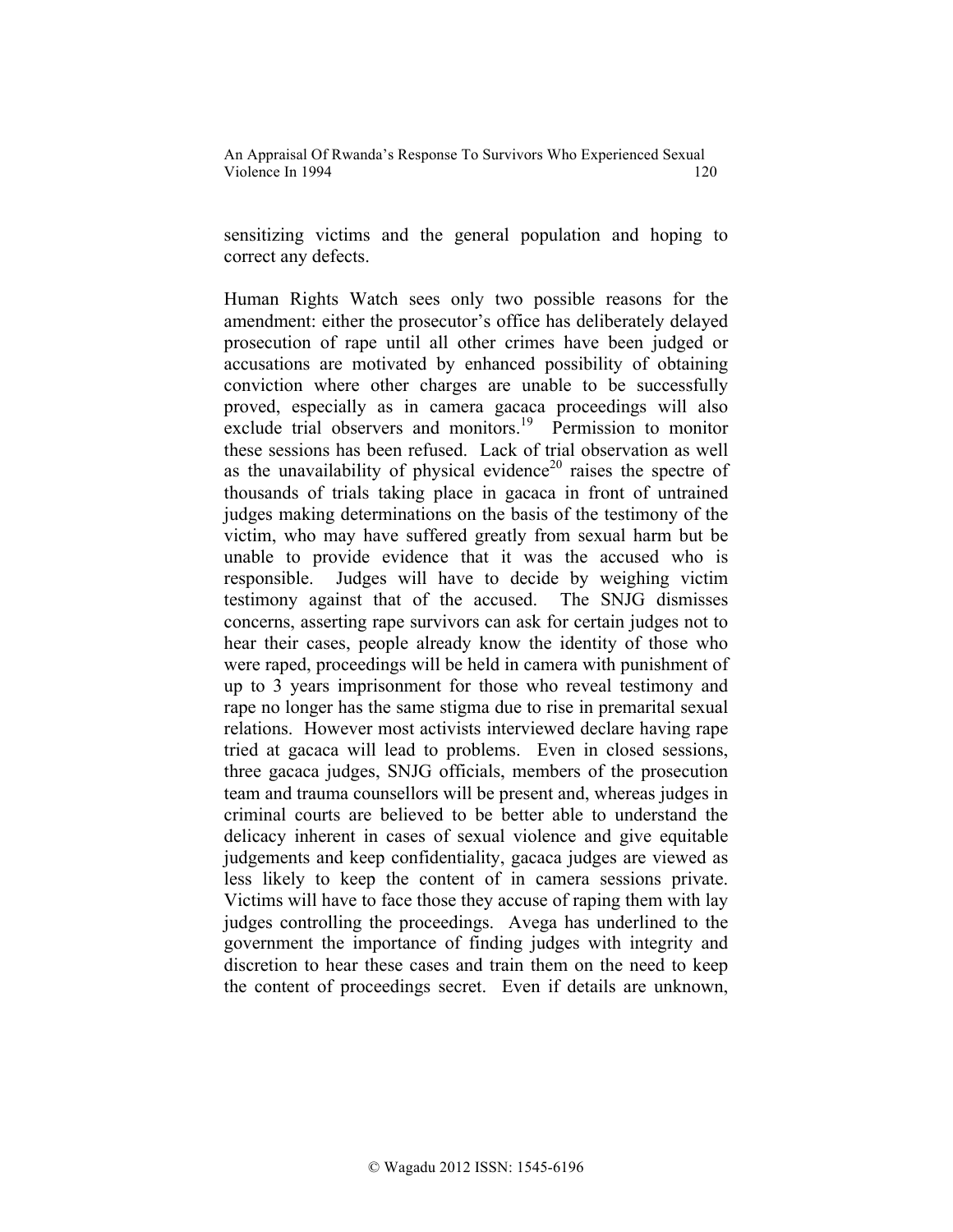gacaca sessions are held in public spaces and community members will see who is entering the building or space and automatically classify them as a rape victim. Trauma counsellors have found the majority of survivors reported increased emotional and psychological suffering after testifying. Lack of legal representation for the victim is likely to cause further trauma as the woman concerned, often with little knowledge of the system, will have to navigate the legal bureaucracy and defend themselves with no support during questioning. Many activists fear rape victims, wanting to keep experiences secret, will not come forward and testify. The SNJG underscores the need to mobilise survivors to bring cases to court and maintains survivors with whom officials met are ready to testify. However, NGOs indicate they are not willing to help women go to gacaca with rape allegations as they believe the experience could create more suffering and rejection.<sup>21</sup> The consequences will be that justice will not be served. Those who raped and tortured will continue to remain in communities or be released from prison due to lack of evidence and the true incidence of rape during the genocide will not enter judicial or national memory. Courts influence the way societies remember mass atrocity, legitimising a particular history which affects collective memory. The removal of rape cases from public hearing as well as the prospect of the vast majority of rape victims not registering cases may well mean the true incidence of rape does not enter the public record. Rape is '*something that everyone knows and keeps quiet about*' but the issues outlined above make it likely that future generations will not know its true nature and pervasiveness. The government aims to destroy the culture of impunity by raising awareness of what took place so they will '*never again'* occur. Are acts of rape and sexual torture exempt from this need to eradicate?

### **Implications of Governmental (In)Action**

The most pressing concerns for many in Rwanda centre on survival. This is especially true for victims who face additional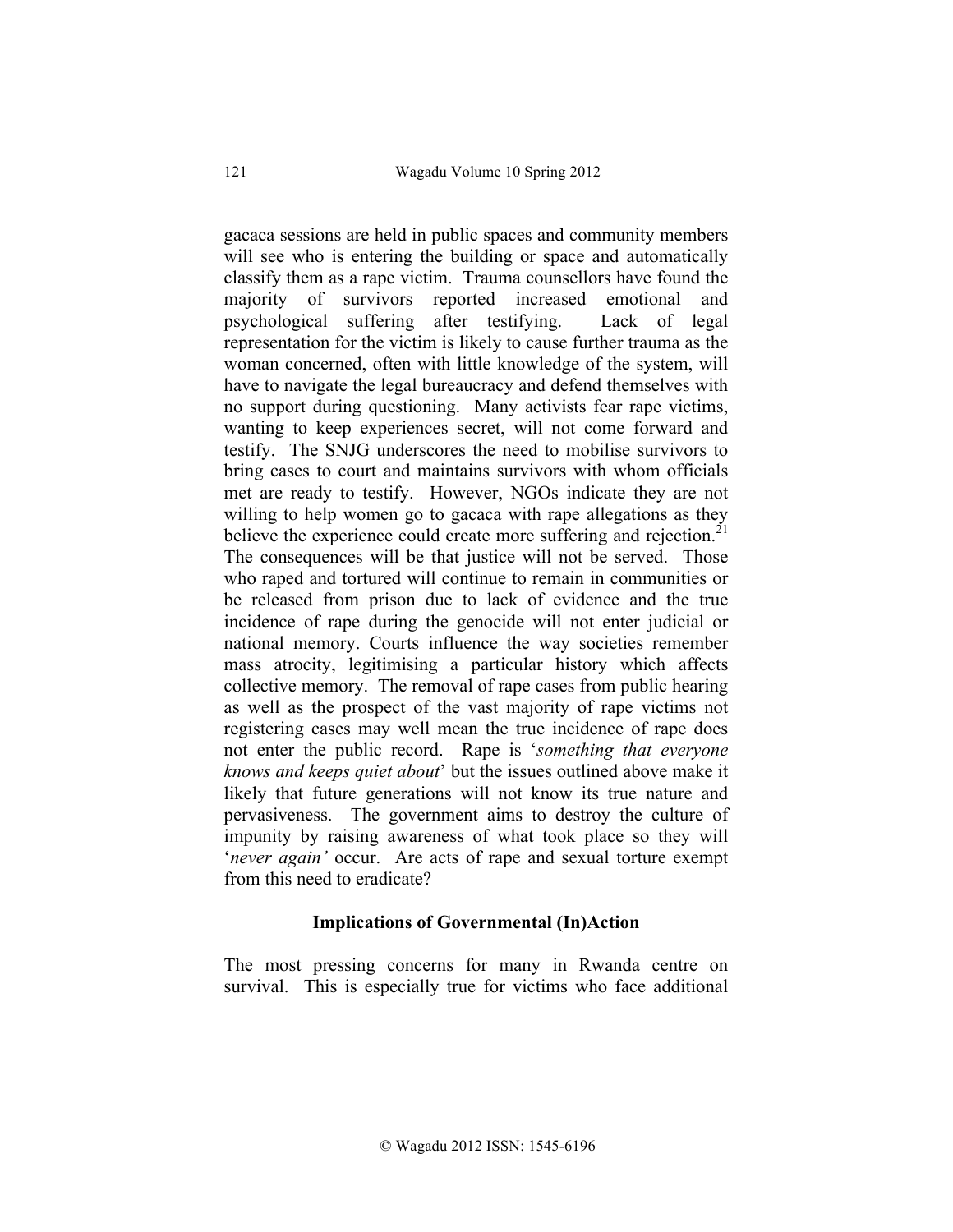health concerns, often lack housing, continue to experience acute psychological trauma, may have assumed responsibility for the care of orphans and in many cases have suffered the loss of family breadwinners. For survivors, obtaining anti-retroviral treatment, having a house in which to live or enough food to feed families is as important as seeing those who subjected them to sexual torture or killed family members punished. Despite the nature and prevalence of rape and its classification, the government has been slow to offer legal redress, medical treatment and counselling. Victims find it very difficult to recover damages awarded in gacaca and national courts, as convicted génocidaires are usually poor. No comprehensive assistance scheme exists. Although the Rwandese government has admitted responsibility and the need to compensate victims for the actions of the previous regime (Gabiro, 2002), reparations are not forthcoming and draft legislation setting up *fonds d'indemnisation* has stalled in Parliament due to lack of political will. The *fonds d'assistance aux rescapés du genocide* is insufficient to meet the needs of survivors, only covers those who were at risk of death during the genocide, and is plagued by unfair allocation of funds. Survivors' organisations have stepped into the breach and in the face of insufficient resources and do their best to assist those in need. Avega has local committees in Rwanda's districts which provide solidarity and consolation for widows, engage in trauma counselling, run medical centres, help with the reconstruction of homes, distribute clothes, assist members to find food to eat and give loans for small business projects. In many cases, Avega remains the only lifeline for survivors, being a source of guidance and moral support as well as concrete assistance.

### **Conclusion**

'*When we talk about what the génocidaires did during the genocide, we are often taken for being crazy exaggerators. Those who we're accusing and testifying against are being released. That's demoralising for us*' (African Rights, 2004, p.78)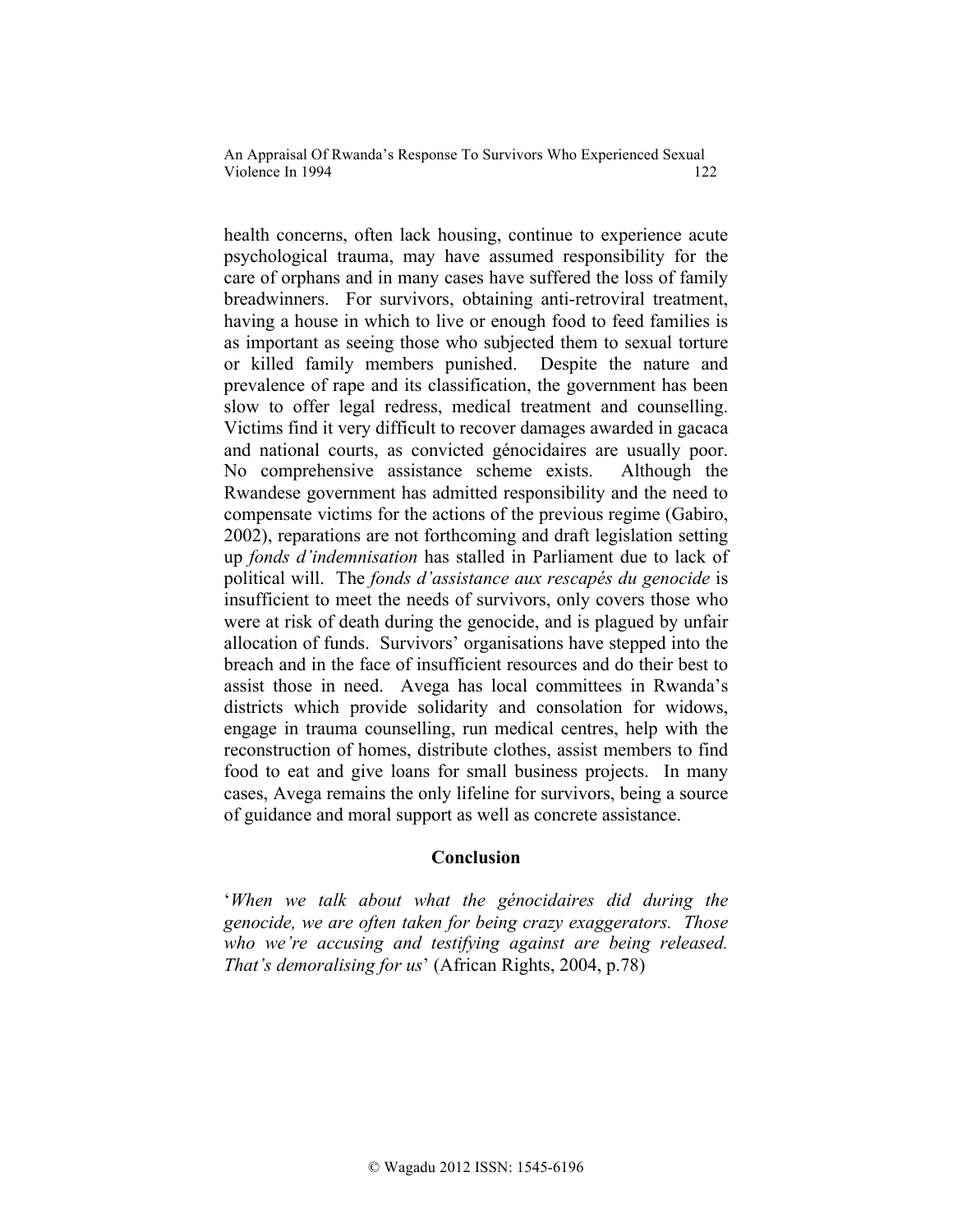The RPF government is engaging in classic doublethink. It seems committed to achieving gender equality and this is certainly very useful diplomatically. Rwanda is known and lauded as the nation with the highest number of women in parliament. President Kagame has received much of the credit and many believing his convictions drive the actions of other officials to support gender equality.<sup>22</sup> Such perceptions heighten loyalty to the President among women generally, who make up the majority of the voting population and attribute their promotion at all societal levels to the President. Women are being used to legitimise governmental power and consolidate Kagame's power base. Much of it is a *façade* of power that remains as long as women operate within a circumscribed space. Real power remains in the hands of a small coterie surrounding the president. This much is evident from the repercussions for those who dare to criticise the government, the marginalisation of women's organisations from discussions surrounding the 2008 gacaca law and the side-lining of survivors' needs and experiences, particularly distasteful given the genocide has become politicised in internal discourse and interaction with outside actors to justify and legitimise RPF actions and the centralisation of real power.

Rwanda faced unprecedented challenges in the aftermath of the genocide and civil war. The country was devastated and both physical and human infrastructure completely destroyed. However, acknowledgement of reality only gives a certain amount of latitude in terms of governmental obligations towards survivors of sexual violence. This does not justify the exclusion of crimes committed by the RPA from the scope of consideration and neither does it excuse the derisorily small number of prosecutions for rape. This is no explanation for the lack of proper consultation of women and survivor organisations with regards to the 2008 gacaca law. There is no excuse for the persecution of human rights activists, some of them survivors, who are critical of the government and the accusations of harbouring genocidal ideology aimed their way. Survivors of sexual violence are viewed more as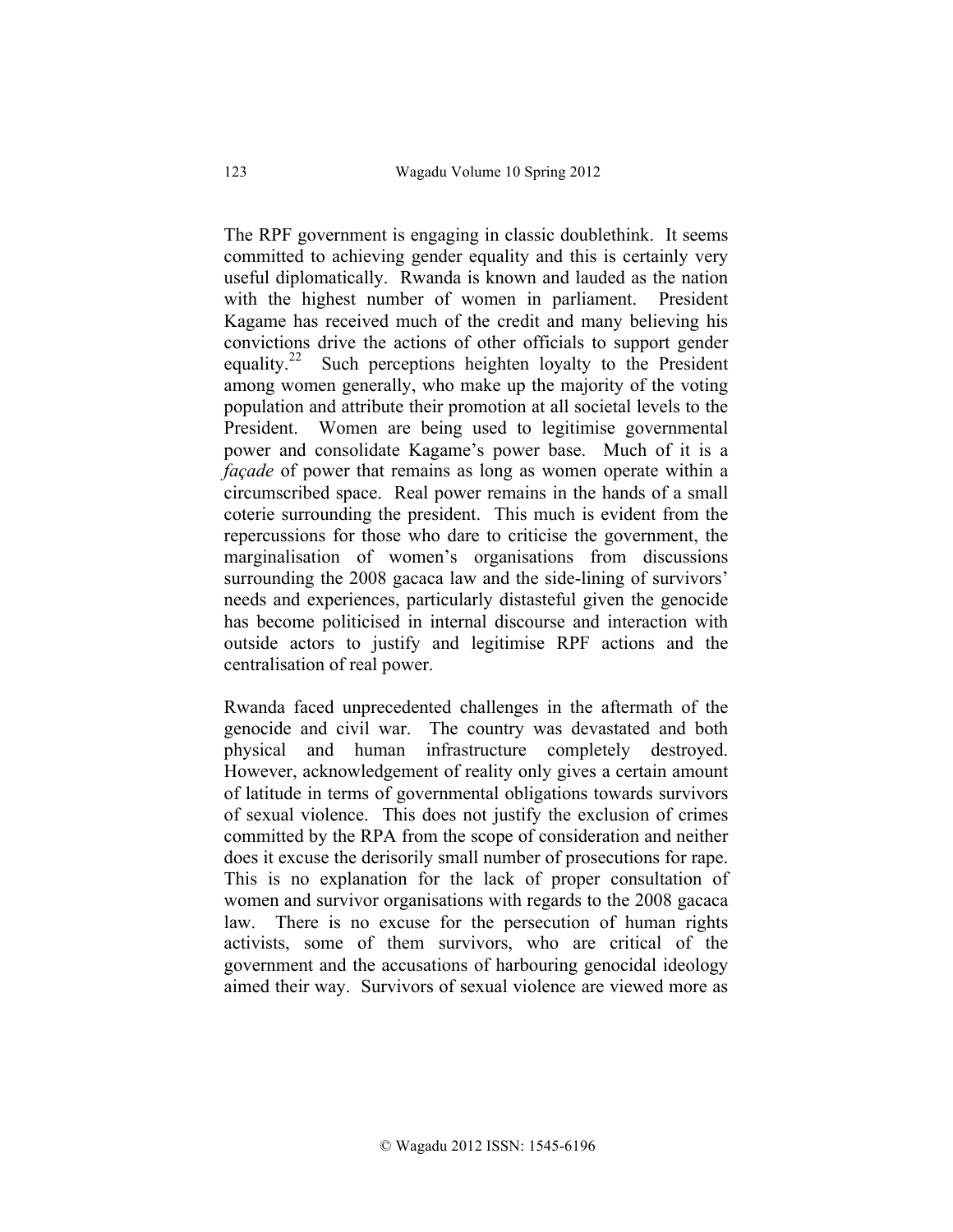a problem than a group of people whose requirements need consideration. Their marginalisation reinforces their invisibility. They only come into focus as objects of pity or ridicule or when they can be instrumentalised in the service of a government that places emphasis on remaining in power rather than caring for the most vulnerable of its citizens.

*"It makes me sad to hear them call me a 'genocide survivor.' I am not a survivor. I am still struggling [to survive]*' (HRW, 2004)

#### **References**

- African Rights (2004). *Rwanda: Broken bodies, torn spirits: Living with genocide, rape and HIV/AIDS*.
- Amnesty International (2004). *Rwanda: 'Marked for death,' rape survivors living with HIV/ AIDS in Rwanda*, AI Index
- BBC News (2004). Talking point special: Ask Rwanda's president. Available at http://news.bbc.co.uk/1/hi/talking\_point/3442577.stm, last visited 15/01/2010
- Burnett, M. (2004-2005). Remembering justice in Rwanda: Locating gender in the judicial construction of memory. *Seattle Journal of Social Justice*, *3*, 757-784
- Clark, P. (2007). Hybridity, holism and "traditional justice": The case of the Gacaca Courts in post-genocide Rwanda. *George Washington International Law Review*, *39* (4) 765- 837

Constitution of the Republic of Rwanda (2003)

Drumbl, M. (2000). Punishment, post-genocide: From guilt to shame to *civis* in Rwanda. *New York University Law*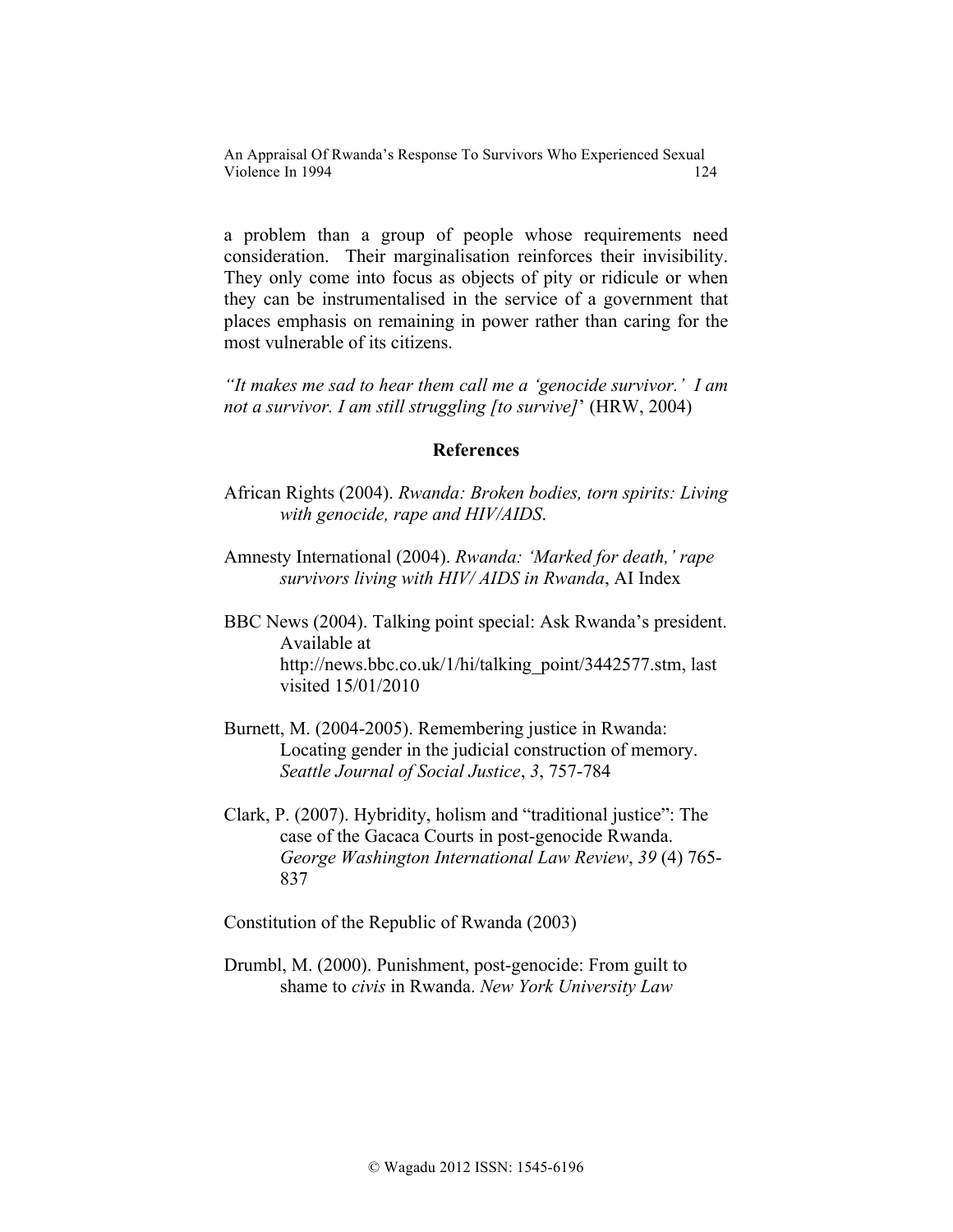*Review*, *75*, 1221-1326

- Gabiro, G. (2002). Rwandan genocide: Paying for reconciliation. *Hirondelle News Agency*
- Gabiro, G. (2002). Rwanda/ Gacaca: Exclusive interview: Rwanda pushes on with Gacaca Tribunals. *Hirondelle News Agency*
- Gourevitch, P. (1998). *We wish to inform you that tomorrow we will be killed with our families*, New York: Farrar, Straus and Giroux
- Hamilton, H.B. (2000). Rwanda's women: The key to reconstruction. *Journal of Humanitarian Assistance*, available at http://web.archive.org/web/20061022163923/www.jha.ac/g reatlakes/b001.htm, last visited 15/01/2010
- Human Rights Watch (2008). *Law and reality: Progress in judicial reform in Rwanda*, HRW
- Human Rights Watch (2004). *Struggling to survive: Barriers to justice for rape victims in Rwanda*, 16(10A). HRW
- Human Rights Watch (2004). Rwanda: Parliament seeks to abolish rights group. HRW

Institute of Research and Dialogue for Peace (2003). *Sustaining peace in Rwanda: Voice of the people*. IRDP

International Crisis Group (2002). *Rwanda at the end of the transition: A necessary political liberalisation*. ICG

Jefremovas, V. (2002). *Brickyards to graveyards: From production to genocide in Rwanda*. Albany: State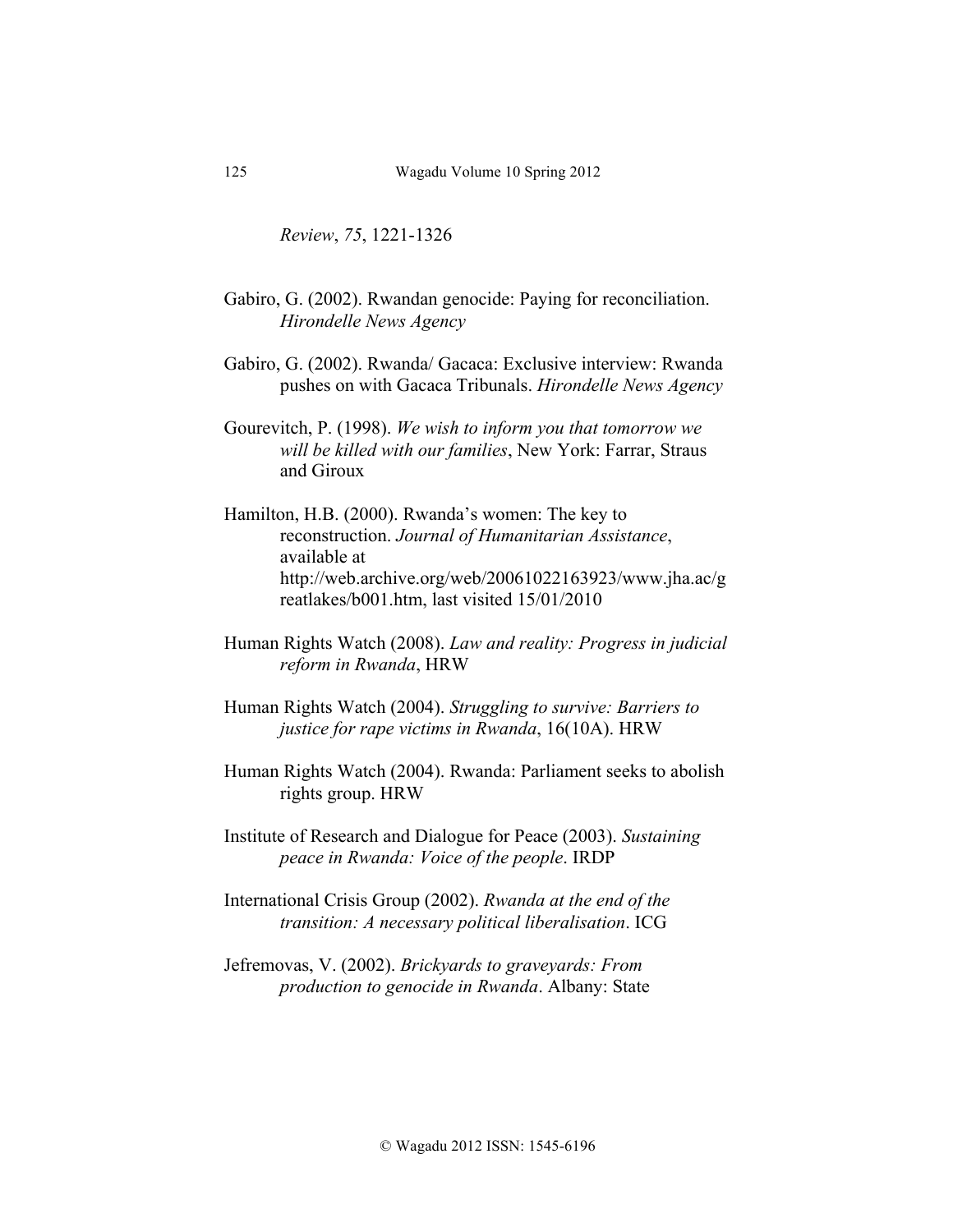University of New York Press

- Jefremovas, V. (1991). Loose women, virtuous wives, and timid virgins: gender and the control of resources in Rwanda. *Canadian Journal of African Studies, 25* (3), 378-395
- King, K. A. (2006-2007). Representation of women: Constitutional legislative quotas in Rwanda and Uganda, *Charleston Law Review*, 1, 217-236
- Legal Aid Forum (2008). 'Access to justice and legal aid: The contributions of the members of the Rwandan Legal Aid Forum.' International Conference on the Impact of the Judicial Reforms for the Justice Sector in Rwanda, Kigali, Rwanda, on file with author
- Longman, T. (2006). Rwanda: Achieving equality or serving an authoritarian state? In G. Bauer and H. Britton (eds.), *Women in African Parliaments* (pp.133-150). Boulder: Lynne Rienner.
- Mamdani, M. (2001). *When victims become killers: Colonialism, nativism and the genocide in Rwanda*. Princeton: Princeton University Press.
- Mgbako, C. (2005). Ingando solidarity camps: Reconciliation and political indoctrination in post-genocide Rwanda. *Harvard Human Rights Journal*, *18*, 201-224
- Morel-Seytoux, S. and Lalonde, H. (2002). *Gender assessment and action plan for USAID/Rwanda.* Kigali: USAID
- Mutamba, J., and Izabiliza, J. (2005). *The role of women in reconciliation and peace building in Rwanda: Ten years after genocide 1994-2004: Contributions, challenges and way forward*, Kigali: National Unity and Reconciliation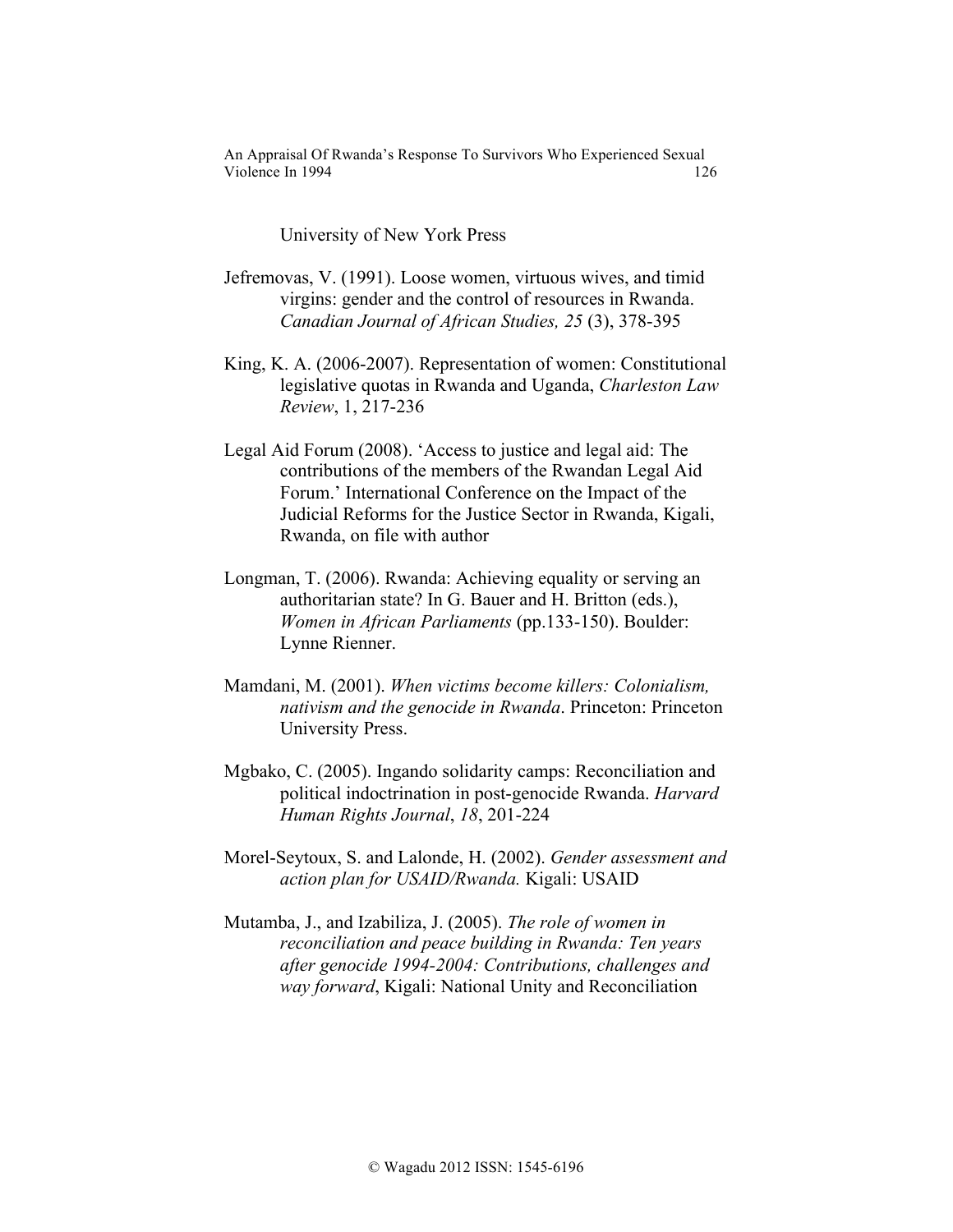Commission

- National Unity and Reconciliation Commission (2008). *Social cohesion in Rwanda: An opinion survey*, Kigali: National Unity and Reconciliation Commission
- Newbury, C. and Baldwin, H. (2001). Confronting the aftermath of conflict: Women's organisations in post-genocide Rwanda. In K. Kumar (ed.), *Women and civil war: Impact, organisations and action* (pp. 97-128). Boulder: Lynne Rienner
- Office of the High Commission for Human Rights (2010). *Democratic Republic of Congo, 1993 – 2003, Report of the mapping exercise documenting the most serious violations of human rights and international humanitarian law committed within the Democratic Republic of Congo between March 1993 and June 2003*. Office of the High Commissioner for Human Rights
- Organic Law No 16/2004 of 19/6/2004

Organic Law No 27/2008

- Organisation of African Unity (2000). *Rwanda: The preventable genocide*. Organisation of African Unity
- Pearson, E. (2008). Demonstrating legislative leadership: The introduction of Rwanda's Gender Based Violence Bill. *Initiative for Inclusive Security*
- Penal Reform International (2002). *PRI research on Gacaca Report: Rapport I: Gacaca jurisdictions and its preparations*, Penal Reform International Kigali

Powley, E. (2004). 'Strengthening governance: The role of women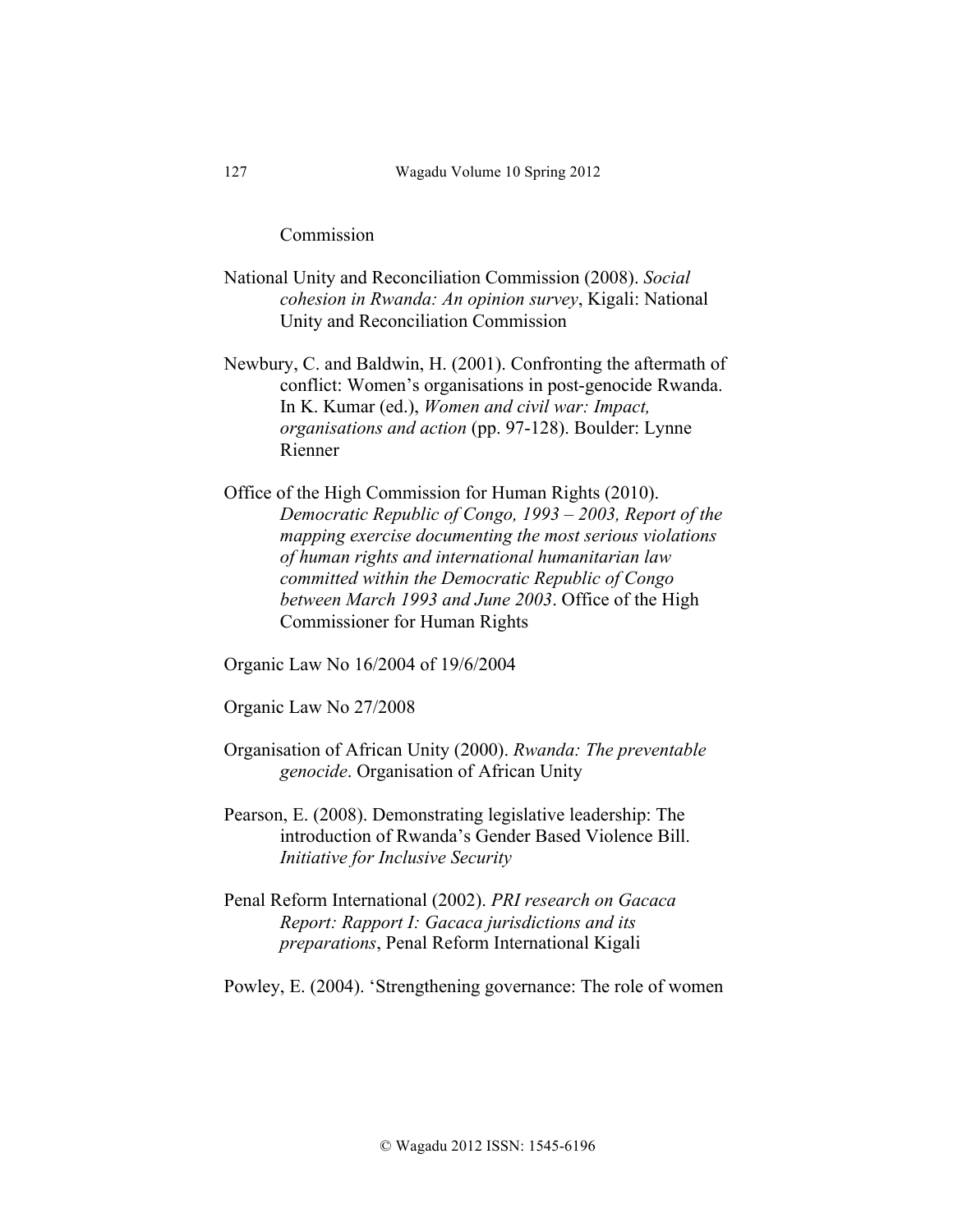> in Rwanda's transition: A summary.' prepared for the Office of the Special Adviser on Gender Issues and Advancement of Women Expert Group Meeting on 'Enhancing Women's Participation in Electoral Processes in Post Conflict Countries,' UN Doc EGM/ELEC/2004/EP5

- Pottier, J. (2002). *Re-imagining Rwanda: Conflict, survival and disinformation in the late twentieth century*, Cambridge: Cambridge University Press
- Prunier, G. (1995). *The Rwanda crisis 1959-1994: History of a genocide*, London: Hurst & Co
- Report of the Secretary General on Women, Peace and Security to the UN Security Council,  $13<sup>th</sup>$  October 2004, UN Doc S/2004/814
- Reyntjens, F. (2004). Rwanda, ten years on: From genocide to dictatorship. *African Affairs*, *103*, 177-210
- Rombouts, H. (2006). Women and reparations in Rwanda: A long path to travel. In R. Rubio-Marin, *What Happened to the Women?* (pp.195-245). Social Science Research Council: New York
- Twagiramariya, C. and Turshen, M. (1998). "Favours" to give and "consenting" victims: The sexual politics of survival in Rwanda. In M. Turshen and C. Twagiramariya, *What Women Do in Wartime: Gender and Conflict in Africa*, (pp. 101-117). London and New York: Zed Books
- UNIFEM News (2008). Rwandan women secure 56% of parliamentary seats in historic election result. Available at http://www.unifem.org/news\_events/story\_detail.php?Story ID=736, last visited 15.01.2010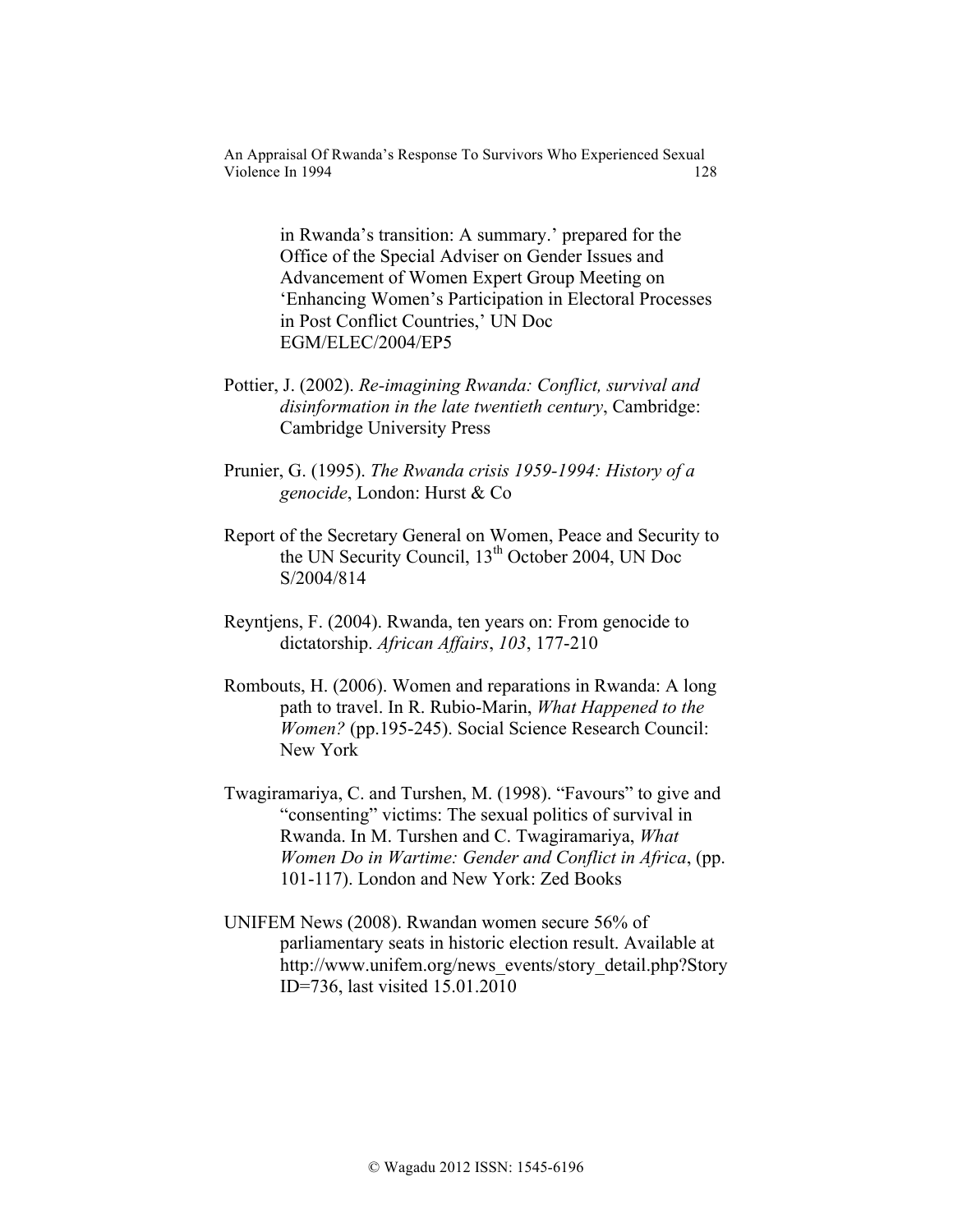- Waldorf, L. (2006). Mass justice for mass atrocity: Rethinking local justice as transitional justice. *Temple Law Review*, *79* (1), 1-87
- Wells, S.L. (2004-2005). Gender, sexual violence and prospects for justice at the Gacaca Courts in Rwanda, *South California Review of Law and Women's Studies*, *14*, 167- 196
- Wing, A.K. and Johnson, M.R. (2001-2002). The promise of a post-genocide constitution: Healing Rwandan spirit injuries. *Michigan Journal of Race and Law*, *7*, 247-316

 $\frac{1}{1}$ <sup>1</sup>The author would like to acknowledge and thank people met in Rwanda for their interest, assistance and friendship; those interviewed officially; those who provided help of a more practical nature; and those who spoke about their experiences and views, including individuals who did so on condition of anonymity. For their own security, all those interviewed will remain anonymous. More details are available on request.

 $2$  Chitra Nagarajan has a LLM Human Rights, Conflict and Justice. She is a feminist activist and Director of Gender Action for Peace and Security, a network of development, human rights, humanitarian and peace-building organizations that works on women's rights in areas affected by violent conflict. She has worked to promote and protect the human rights of women in China, the United Kingdom, the United States and countries in West Africa.

<sup>&</sup>lt;sup>3</sup>Only 22 soldiers have been tried for war crimes, of which 14 were found guilty and given light sentences: HRW (2008).

<sup>&</sup>lt;sup>4</sup>For full details of these raids, plus the response of the Rwandese army, please see OCHHR (2010).

<sup>&</sup>lt;sup>5</sup>Apart from this brief overview, this article is unable to provide a detailed account of the causes and reality of the genocide and war. For more details, please see Prunier (1995), Gourevitch (1998), OAU (2000) or Mamdani (2001).

<sup>&</sup>lt;sup>6</sup> Interviews were conducted with Rwandese who returned to the country in the months following RPF victory.

 $7C$ ockroach: term originally used to refer to the RPF but which came to be used as an ethnic slur for all Tutsis.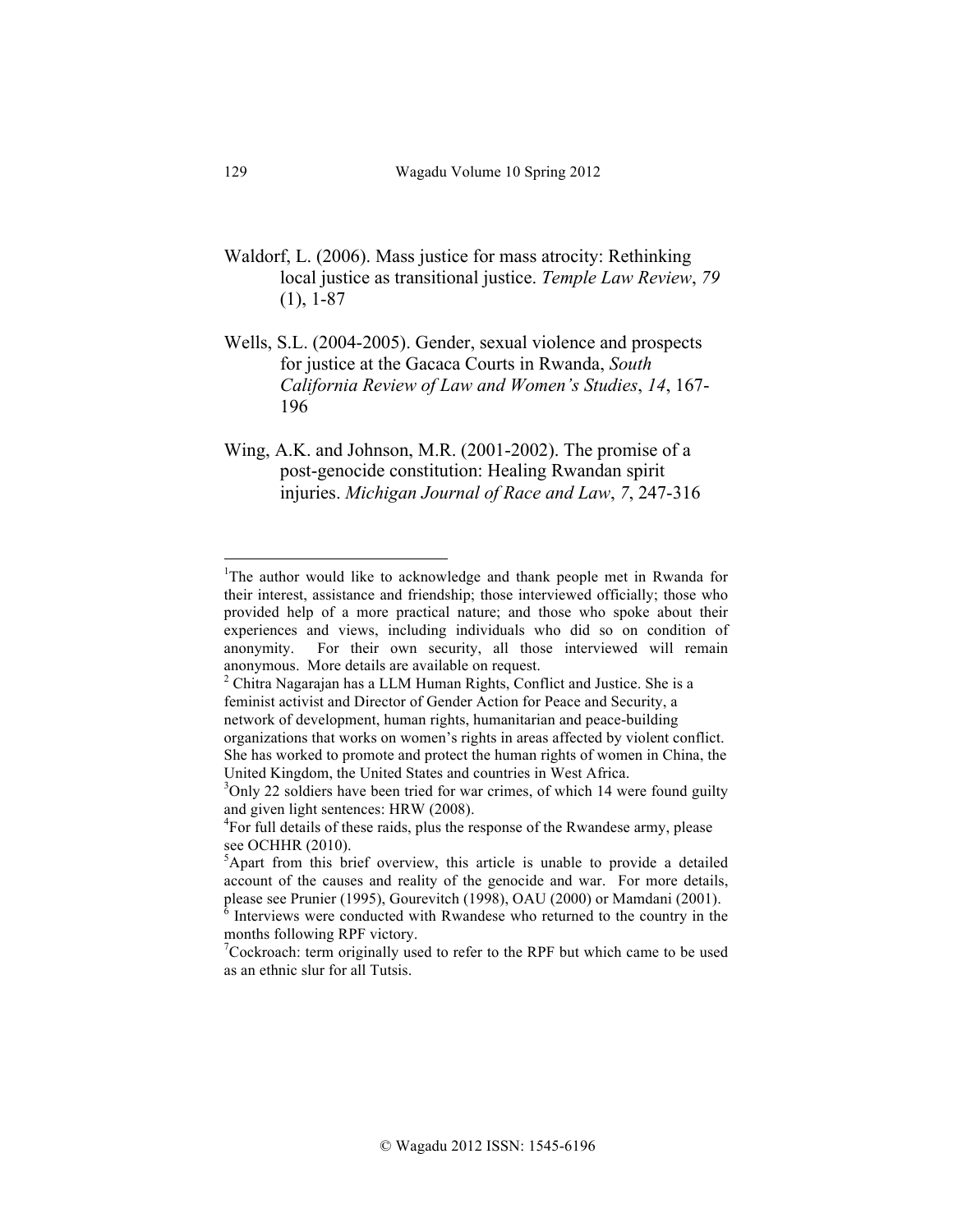8  ${}^{8}$ Those who stand together: the name for the Hutu militia that was responsible for coordinating and carrying out the bulk of the massacres.

<sup>9</sup>In the last elections women secured 45 out of 80 seats in the Chamber of Deputies, making the present parliament the first in the world to have women in the majority: UNIFEM (2008).

10Preamble No 10 Constitution of the Republic of Rwanda 2003: '*Committed to ensuring equal rights between Rwandans and between women and men without prejudice to the principles of gender equality and complementarity in national development*.' <sup>11</sup>Many young people interviewed echoed the government view of history,

asserting experiences in the ingando (solidarity camps) as the source of their knowledge. The RPF-dominated government has employed *ingando*, or solidarity camps, both to plant the seeds of reconciliation, and to disseminate pro-RPF ideology through political indoctrination. The government encourages or requires Rwandan citizens from diverse walks of life—students, politicians, church leaders, prostitutes, ex-soldiers, ex-combatants, génocidaires, gacaca judges, and others—to attend ingando for periods ranging from days to several months, to study government programs, Rwandan history, and unity and reconciliation.

 $12$ Between 1998 and 2002, 10 Vice Presidents, Secretary Generals, founding Presidents, Coordinators and members of Avega and Ibuka went into exile: Waldorf (2006).

 $^{13}$ In the aftermath of the genocide, defending accused génocidaires was considered tantamount to supporting their actions: Interviews with activists. 14For ease, gacaca will be used in this article to refer to these gacaca

jurisdictions.

<sup>15</sup>As will be seen below, this has been interpreted to exclude consideration of war crimes committed by the RPF and has led to perceptions of the gacaca being a one-sided form of justice with Tutsis able to claim the moral high ground and status as completely innocent victims and the RPF as their saviours.

<sup>16</sup>Art 51 Organic Law No 16/2004 of 19/6/2004.<br><sup>17</sup>Please note Rwanda abolished capital punishment in 2007.<br><sup>18</sup>Organic Law No 16/2004 of 19/6/2004.<br><sup>19</sup>HRW also give examples of cases where rape charges, previously not mentioned, were brought in the final stages of gacaca proceedings when the accused was on the verge of acquittal: HRW (2008).<br><sup>20</sup>For details of the insufficiency of collection of evidence, see HRW (2004).

 $2^{1}$ Please note that this information came, not from survivor organisations themselves who are very wary of being seen as so openly against government policy but through interviews with other women's rights activists.